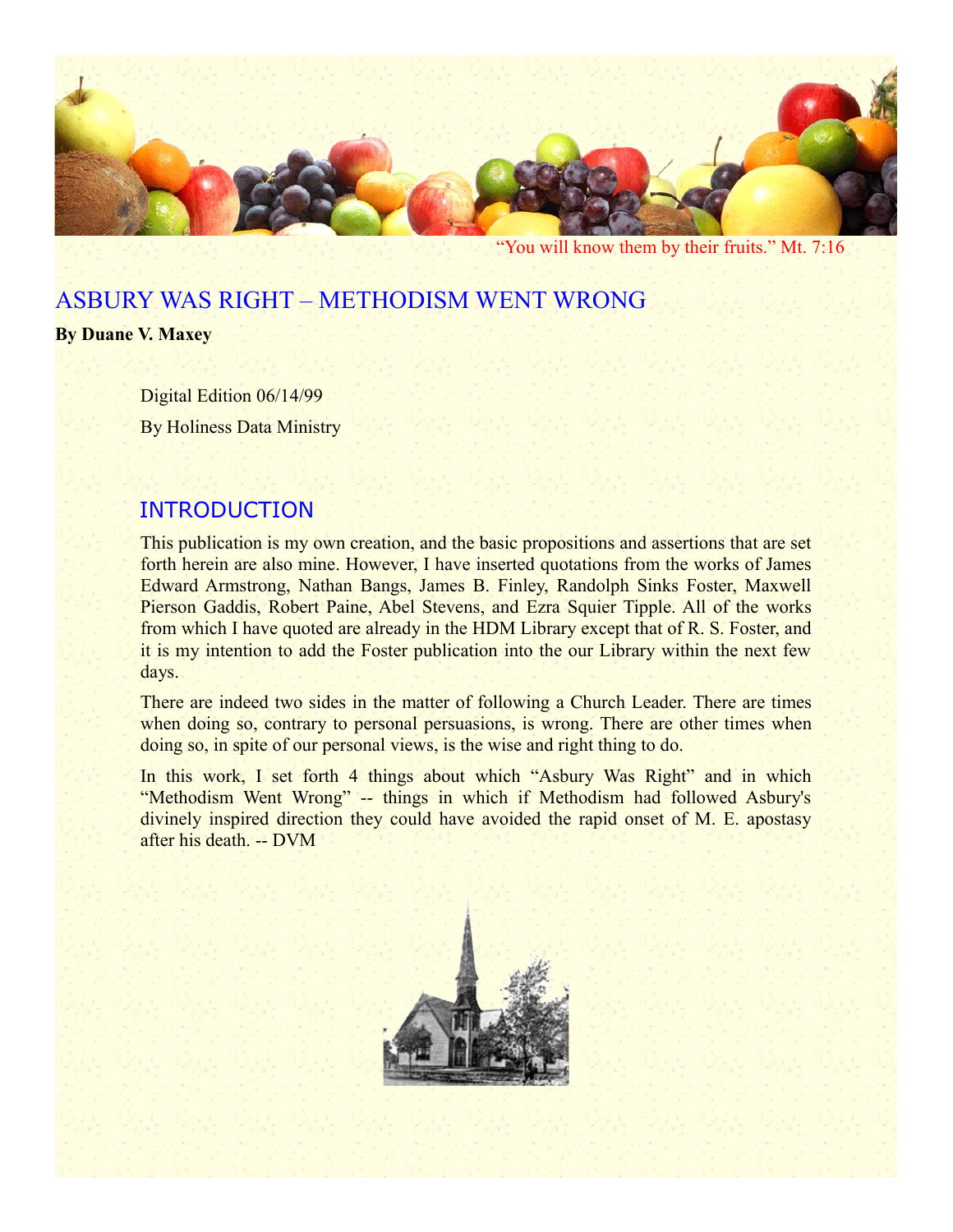# 1. ASBURY WAS RIGHT IN THE DIRECTION HE TOOK **METHODISM**

### *Hosea 12:13 "By a prophet the Lord brought Israel out of Egypt, and by a prophet was he preserved."*

"By the prophet" Moses, Israel was brought out of Egypt formed into a great nation, and preserved under his wise leadership, and in like manner by Francis Asbury the great M. E. Church in America was brought out of sin, formed into the mighty movement for God that it became, and preserved under his divinely inspired leadership. Yes, like Moses, he had many assistants, but also like Moses, under God, Asbury became the primary former and preserver of the people God used him to raise up and lead forth. Until the time of his arrival on the American scene, Methodism had done little to expand beyond the cities along the east coast. Its expansion and development into a mighty movement for God on this continent awaited his arrival.

Francis Asbury was born in England, August 20, 1745. He entered the ministry at the age of seventeen, came a missionary to America in 1771, was ordained bishop December 27, 1784 and his American ministry spanned some 45 years – from 1771 until his death on March 31, 1816.

A study of his life reveals that he was a strong-willed leader, and one who felt that God had shown him the keys to success for Methodism in this nation and the pitfalls which it should avoid. For that reason, he was unwilling to see the reins of M. E. leadership fall into the hands of those who would deviate from the course he perceived as the right one. His unrelaxed grip on the reins of Methodist leadership in America did not sit well with some, and even John Wesley suspected for a while that he was overly-ambitious for authority, and sent Asbury a written rebuke that suggested he was aspiring to become an M. E. Archbishop. Later, Wesley apparently saw that his assessment had been mistaken.

Some who followed Asbury's leadership for a time, later, like James O'Kelly, accused Asbury of being dictatorial and autocratic for selfish reasons, but such accusations were both unfair and untrue. He did not covet the position and power of M. E. Bishop as a means of obtaining prestige, wealth, or ease. This "Prophet of the Long Road," as Ezra S. Tipple called him, had the best interests of God's Kingdom at heart, and he literally traveled himself to death for God and for Methodism in America. He wanted to see Methodism on the go for God, and moving in the right direction – that was his motive for holding on so tightly to the reins of M. E. leadership. And, as long as American Methodism followed his lead they were both spiritually prosperous and spiritually preserved.

Almost immediately after his arrival in America, Asbury saw that the Methodist preachers and emissaries from Wesley were content to minister in the cities without moving out into the highways and hedges of the great American wilderness. He perceived that by so doing Methodism would stagnate. It needed to move out in all directions among the many scattered people dwelling outside of these cities. The entry in his Journal for November 22, 1771 clearly shows two things: *(1) By way of personal example, he was determined to get American Methodism on the move far and wide with horseback, itinerant evangelism; and (2) He was determined to make things happen for God, without fearing man or holding back part of the price.*

"November 22, 1771 – At present I am dissatisfied. I judge we are to be shut up in the cities this winter. My brethren seem unwilling to leave the cities, but I think I shall show them the way... I have nothing to seek but the glory of God; nothing to fear but his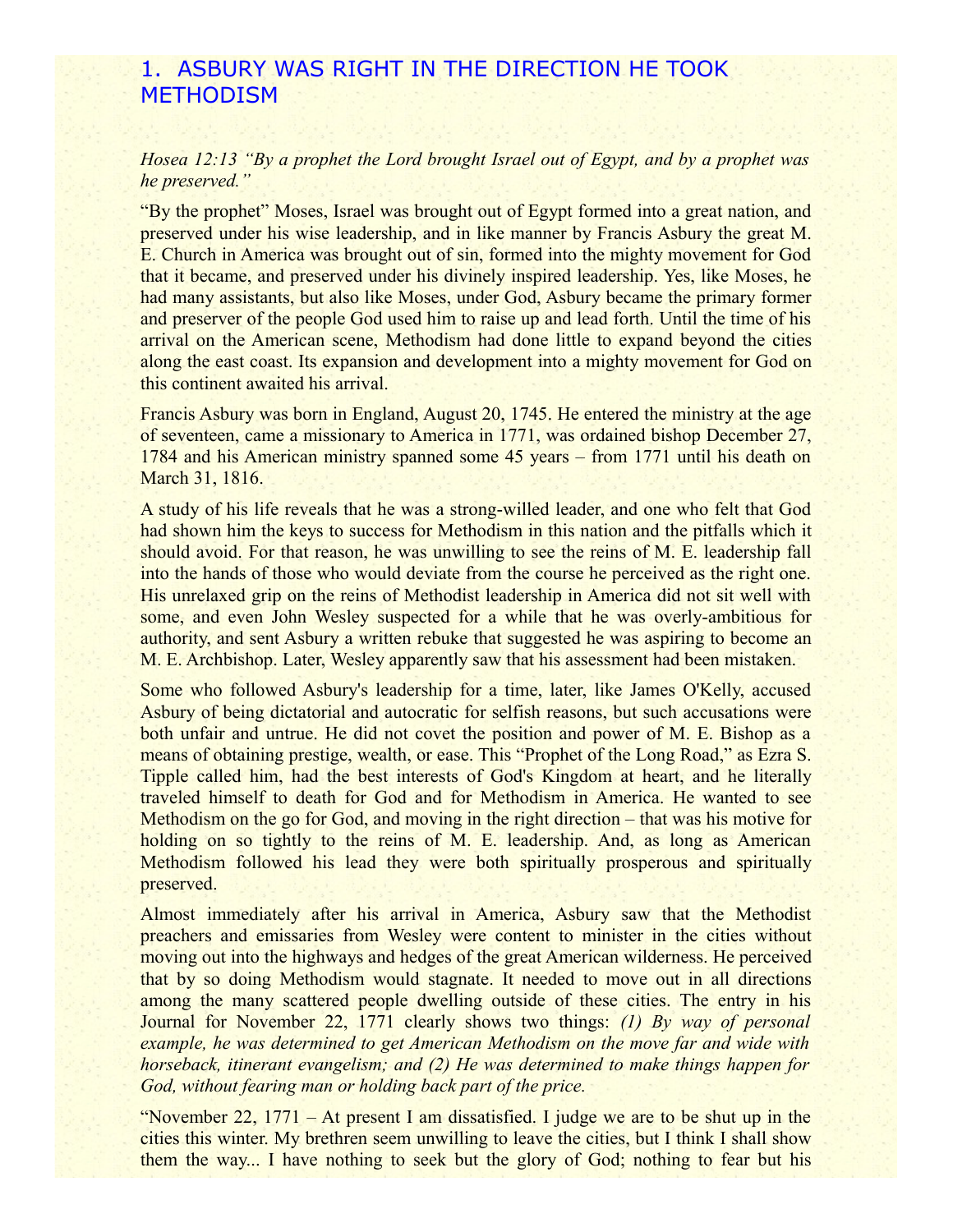displeasure. I am come over with an upright intention, and through the grace of God I will make it appear; and I am determined that no man shall bias me with soft words and fair speeches; nor will I ever fear, the Lord helping me, the face of man, or know any man after the flesh, if I beg my bread from door to door; but whomsoever I please or displease, I will be faithful to God, to the people, and to my own soul."

Asbury promptly set out traveling for God – on foot, on horseback, and by cart – on "The Long Road" and persevered in doing so for nearly 45 years. A "perpetual motion" worker, he was constantly on the move in his endless pursuits to spread Scriptural Holiness and Methodism over these lands, seldom stopping long in any place unless compelled to do so by circumstances or sickness, and sometimes he pushed on in spite of both.

Traveling "The Long Road" in America was very costly to Francis Asbury in terms of personal sacrifices and sufferings: Marriage was sacrificed to his itinerant ministry, as well as the comforts of a home – he had none, even though he came to be welcome in cabins, houses, and mansions across the nation of his day. Staying on that 45-year-long road also meant that he would never see either of his beloved parents again in this world. It meant that he would stay in America when others of his fellow missionaries returned to England, leaving him alone as the only Methodist missionary in our land. It meant exposure to all sorts of extreme weather and hazards in sickness as well as in health. It meant "roughing it" in rude cabins, sleeping on hard surfaces with little or no padding, camping out in the open, eating coarse food, and sometimes eating nothing at all.

The demands of "The Long Road" sometimes required him to squeeze into tight quarters in tiny cabins, fighting off fleas and inhaling foul air. For food and shelter he had to spend nights with the rude and crude as well as with the gracious and mannerly. To reach destinations sometimes demanded that he travel where there were no roads, cross streams or raging torrents where there were no bridges, and traverse miles where hostile Indians were marauding. Suffering the privations and hazards of one such long journey over the mountains, across the rivers, and through the American wilds of that day was no doubt more than many were willing to endure, but Francis Asbury sacrificed himself on that altar for more than 4 decades! And he knew if he persevered on "The Long Road" that one day it would mean his death – as finally it did.

Asbury's self-sacrificing devotion as God's servant might well be worded like that of another who when starting out for Christ wrote in the fly-leaf of his Bible: "No Reserves" -- and who when he started for a distant mission field inscribed there two more words: "No Retreat" -- and who when he was dying inscribed there two more words: "No Regrets"! Francis Asbury's concept of his duties as M. E. Bishop were not those of a selfindulgent tyrant sitting back in ease while sending his servants out to do all of the hard work, suffering, and sacrificing. He was perhaps the most willing of all early American itinerants to spend and be spent for God in the spread of Scriptural Holiness over these lands.

On July 19, 1814, less than two years before his death, Francis Asbury wrote in his Journal: "I LOOK BACK UPON A MARTYR'S LIFE of toil and privation and pain, and I AM READY FOR A MARTYR'S DEATH." Yet, he neither boasted nor trusted in his long and tireless labors for God. In that same Journal entry he goes on to say: *"The purity of my intentions, my diligence in the labors to which God has been pleased to call me, the unknown sufferings I have endured – what are all these? The merit, atonement, and righteousness of Christ alone make my plea." And, God blessed Francis Asbury in the midst of his sacrificial sufferings. He concludes with these words: "I groan one minute with pain, and shout glory the next!"*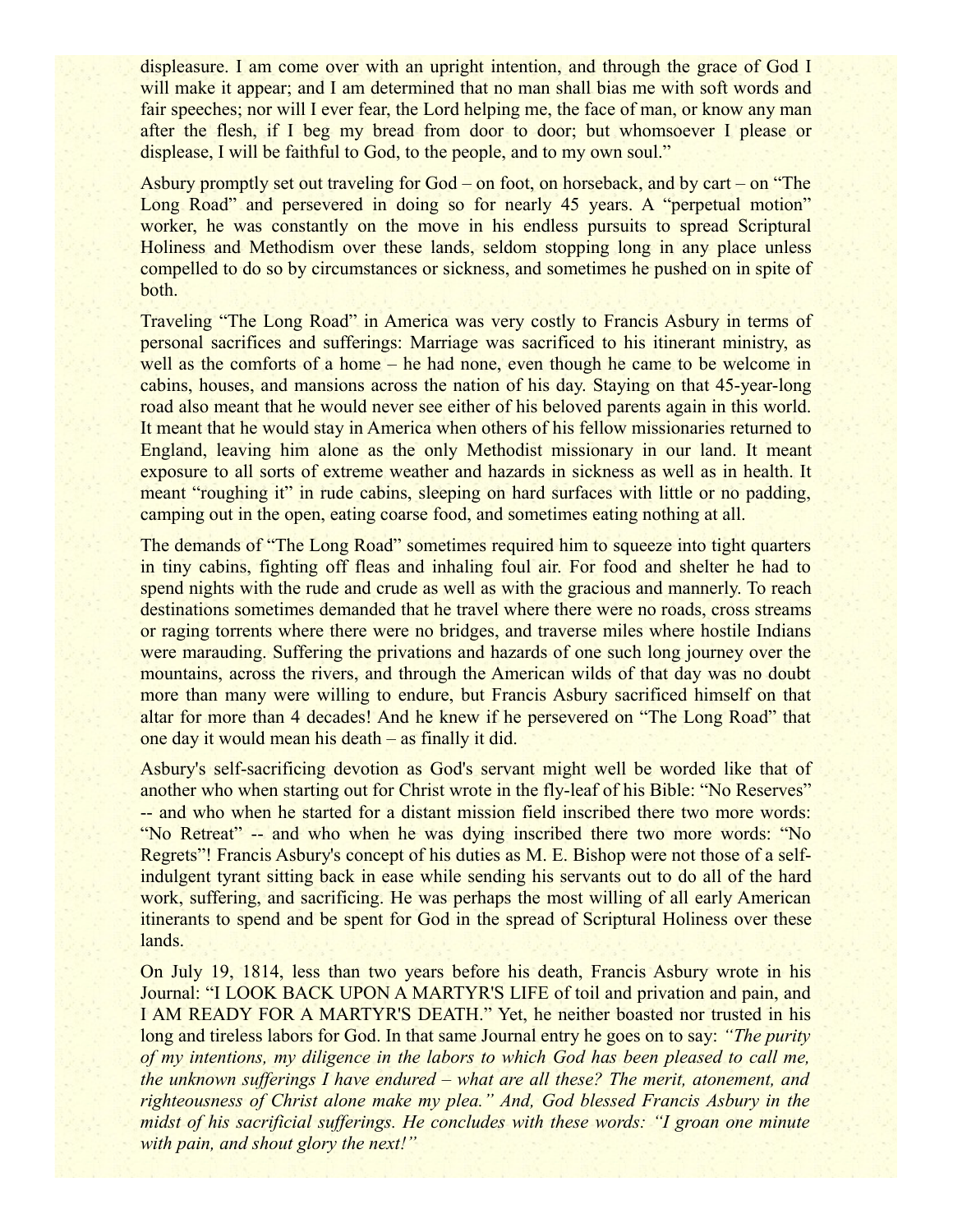When "The Long Road" of Francis Asbury ended on March 31, 1816, the last groan of the worn-out old Methodist prophet was exchanged for the endless glory of Heaven, where he will hear his Master proclaim: "Well done, thou good and faithful servant... Enter thou into the joy of thy Lord" (Mt. 25:21) By him, thousands of Americans had been brought out of sin, into Christ's fold, formed into the great and powerful Methodist Episcopal Church and preserved from apostasy. He was right in the direction that he took Methodism.

Whether people in a movement totally agree, or understand, sometimes the safest and best way for a religious group to be preserved from apostasy is to follow the path laid out by their God-ordained "prophet" or leader. Proverbs 2:20-22 says: "That thou mayest walk in the way of good men, and keep the paths of the righteous. 21 For the upright shall dwell in the land, and the perfect shall remain in it. 22 But the wicked shall be cut off from the earth, and the transgressors shall be rooted out of it."

While God does lead individuals within God-formed religious bodies, it has often been so that the peculiar signals needed to steer a people in God's ordained path have been given through their God-ordained leader. Such directions, I believe, were given to Francis Asbury, and had most within the M. E. Church held to the course he laid out for them, the fast-spreading apostasy that began to sweep through Methodism shortly after his death might have been avoided or repulsed for much longer than it was.



# 2. ASBURY WAS RIGHT ABOUT THE DANGER OF **WORLDLINESS**

Perhaps the "Achilles Heel" of Methodism was the admittance into their Societies of those who were not yet saved, but who professed to be earnestly seeking salvation. Early Methodists intended that this taking into their fellowship of salvation-seekers be a means of helping the seekers on into the grace for which they sought. In perhaps many cases, used as intended, this admittance of the unsaved into their ranks did accomplish the desired goal – the salvation of seekers already made part of the Society. However, I suspect that Satan used this "door" into Methodism to plant within her ranks more and more who professed an earnest concern for salvation, but who never, ever really experienced the new birth. Their professed concern had qualified them for Methodist "membership" and thereafter their professed but pseudo-salvation kept them there – all without any real repentance or genuine regeneration.

Satan saw to it that many of the early Circuit Riders and their converts were all too conscious of how poor and ignorant they were – when in fact they were rich and wise unto salvation. Many people from all ranks of society, including some eminent people of means and repute, were genuinely saved under the anointed preaching of these "ignorant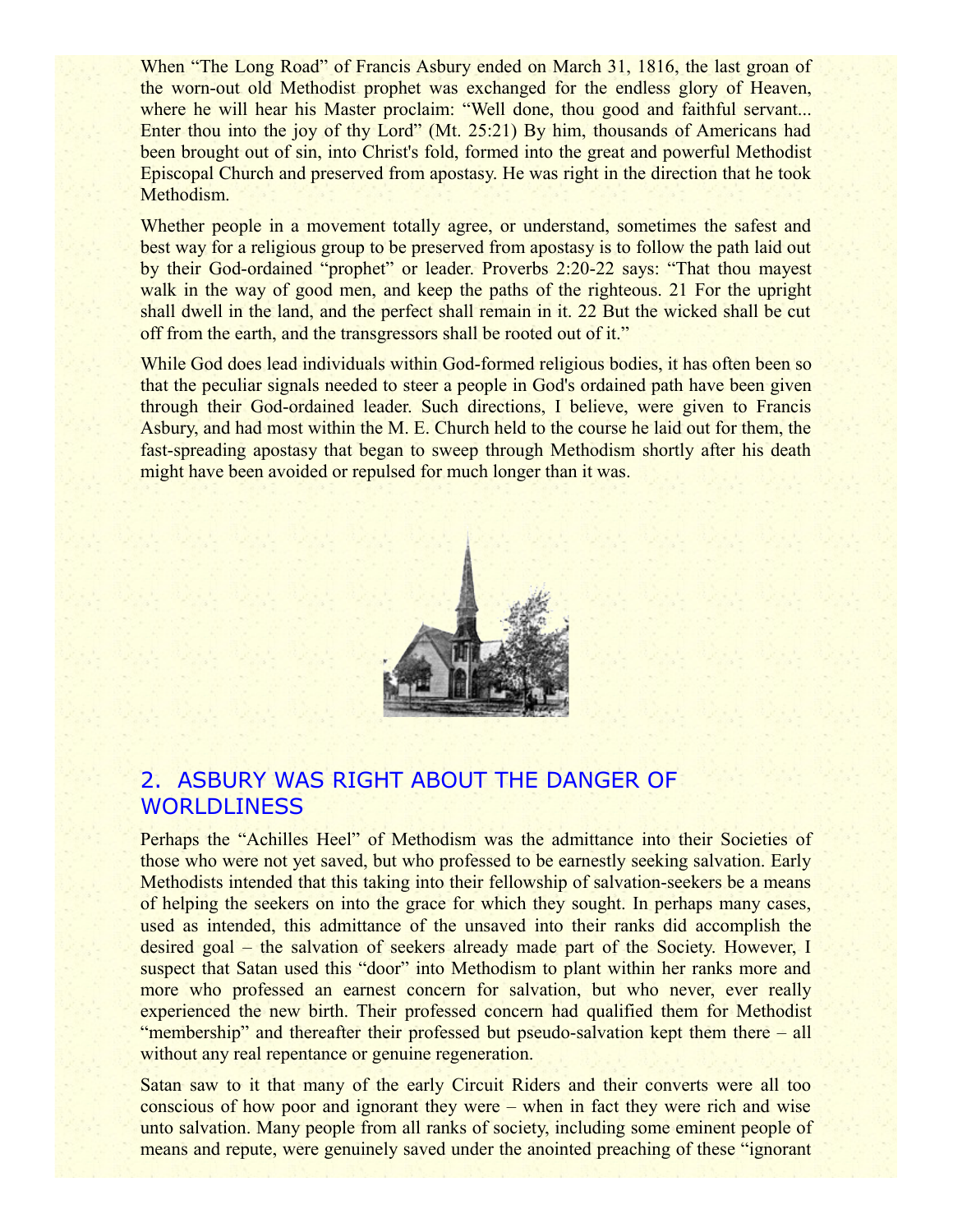and unlearned fishermen." Then, as Methodist revivals and camps brought greater and greater numbers into their Church, it became less odious to worldly people to be among them. After all, they were now numerically a big Church with some very influential members. The stigma of being a Methodist being lessened, more and more eminent, but unregenerate, worldlings joined M. E. Societies via the "professed concern without real conversion" route, and soon these bogus converts were taking an active part in Methodist business, both secular and spiritual, and wielding an apostatizing influence within the M. E. Church.

Early-on some wealthy and prestigious people had been genuinely saved before joining the Methodists. But the bar was lowered, perhaps in many cases by spiritual, but unwary Methodist leaders. With no stigma from the world about joining the M. E. Church, and no standard in the Church requiring salvation before admittance into a Methodist Society, it became all too easy for people to become Methodists who had no intention of ever being anything more than nominal Christians and unregenerate, church-goers. And with these flooded into Methodist pews and boards, it was not long before those hostile to both works of grace were dictating policies and setting trends toward the world and away from the old-fashioned Methodist standards of dress and behavior.

For 45 years, American Methodism was preserved as a power for God by her "Prophet" -- Francis Asbury, and while his leadership prevailed that great movement, for the most part, veered neither to the right nor to the left into apostasy. It is true, however, that even before his demise, there were already some Methodists who were adverse to his standards who were waiting for the day when he would be off of the scene so they could push ahead with things he had always opposed.

In July of 1814, Asbury penned the "I AM READY FOR A MARTYR'S DEATH" statement into his Journal. And, judging the best I can from James B. Finley's autobiography (hdm0683), it may have been just two months later, in September of 1814 that the following incident took place – an incident that shows how even before his death, with sadness, Asbury perceived the signs of impending apostasy in Methodism:

"We wound up our circuit labors, made the necessary preparation, and started for conference, which was to be held in Cincinnati, [Ohio] September 8, 1814... On Sabbath the bishop [Asbury] preached; and the vast concourse had an opportunity of judging for themselves in regard to the ability of the Methodist prelate.

"That day the gospel was preached in demonstration of the Spirit and power of God. During the meeting many were converted and joined the church. At the close of the meeting I started, with the bishop, for Springfield, [Ohio] where we arrived Tuesday afternoon. We stopped with a Methodist family. As we passed through the parlors we saw the daughter and some other young ladies dressed very gaily. The daughter was playing on the piano, and as we moved through the room we doubtless elicited from those fashionable young ladies some remarks about the rusticity of our appearance; and the wonder was doubtless excited, where on earth could these old country codgers have come from?

"The bishop took his seat, and presently in came the father and mother of the young lady. They spoke to the bishop, and then followed the grandfather and grandmother. When the old lady took the bishop by the hand he held it, and looking her in the face, while the tear dropped from his eye, he said,

*"'I was looking to see if I could trace in the lineaments of your face, the likeness of your sainted mother. She belonged to the first generation of Methodists. She lived a holy life and died a most happy and triumphant death. You,' said the bishop, 'and your husband belong to the second generation of Methodists. Your son and his wife are the third, and*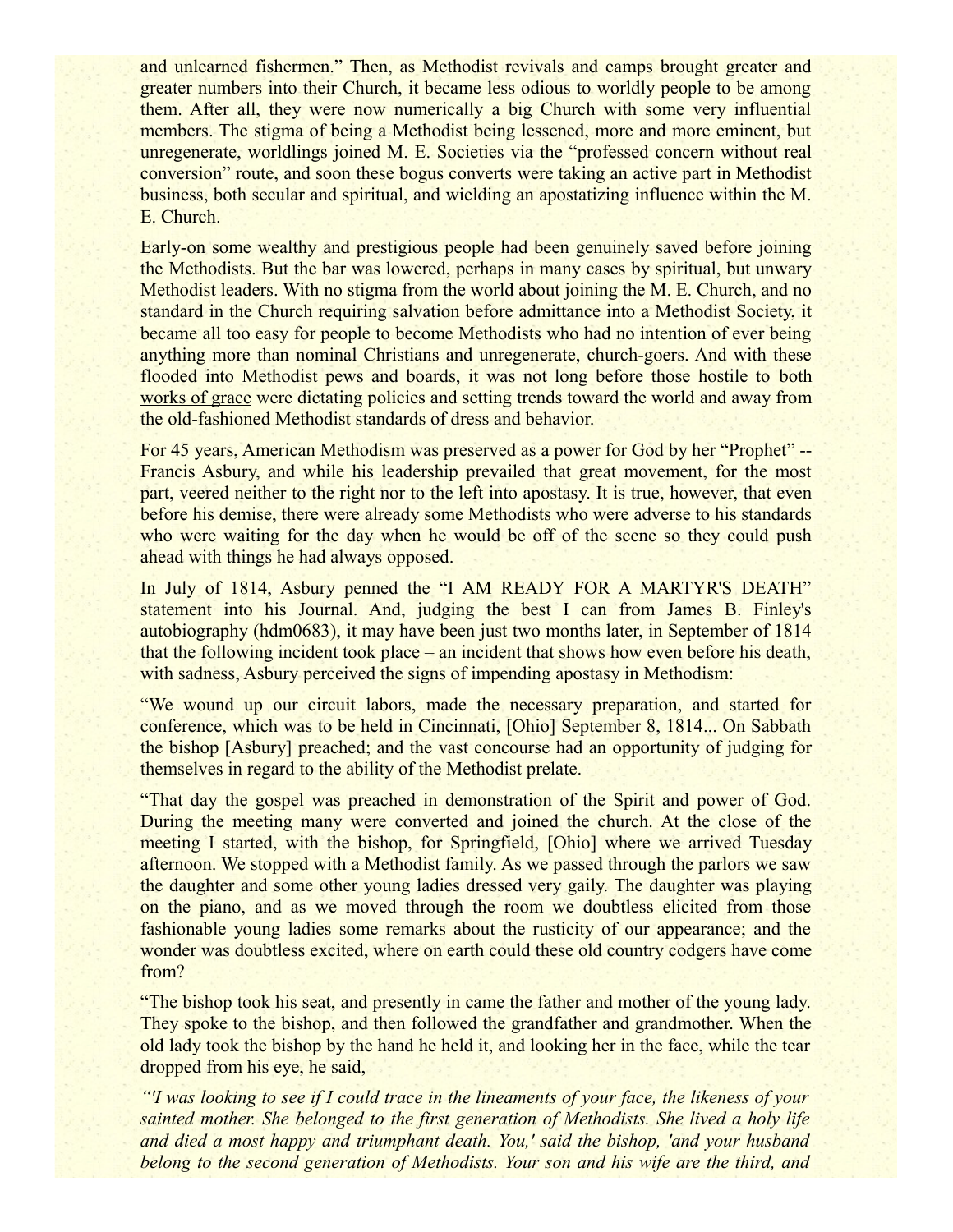*that young girl, your granddaughter, represents the fourth. She has learned to dress and play on the piano, and is versed in all the arts of fashionable life, and I presume, at this rate of progress, the fifth generation of Methodists will be sent to dancing-school.'"*

"This was a solemn reproof, and it had a powerful effect upon the grandparents. The first Methodists were a peculiar people in their personal appearance and manners, and could be distinguished from the world at a single glance. Their self-denial led them to the abandonment of all the lusts of the flesh. They were simple-hearted, single-eyed, humble, and devoted followers of the Savior. They loved God devotedly and one another with pure hearts fervently; and though scoffed at by the world, hated and persecuted by the devil, they witnessed a good profession of godliness and faith." -- James B. Finley

At the same time that Asbury was "ready for a martyr's death," he perceived that some in Methodism were "ready for a fling with the world" -- and, it brought tears to his eyes – not because he himself would soon die physically, but because the Church for which he had labored more than 40 years to form and guide *was even then showing signs of invading and impending spiritual death – a death that would render it to be nothing more than a huge ecclesiastical-social organization, totally unfit and unable to do the work for which God had raised it up: to "Spread Scriptural Holiness Over These Lands."* Did Asbury feel that somewhere he had failed Methodism? No, I don't think so, but he wept to see "the apple of his eye" pierced by the worm-hole of worldly intrusion – a tell-tale sign that her sanctity had been breached, that a foreign invader was eating at the core of the M. E. Church, and that the decay of worldly apostasy would soon spread through virtually all of the organization.



# 3. ASBURY WAS RIGHT ABOUT THE DANGER OF **OSTENTATION**

The Oxford Dictionary defines "ostentation" as "a pretentious and vulgar display, especially of wealth and luxury..." Asbury felt that Methodism should retain her simple and plain outward appearance, both in regard to personal adornment and *in regard to the appearance of Methodist places of worship. He did not want to see Methodists bedecked with paint, jewelry, and ostentatious finery, nor their church buildings displaying ornate architecture with high steeples and loud bells – catching both the eye and ear of the proud for miles around, but making the poor and humble feel that they did not belong in a Methodist Temple and were out of place among the wealthy and pompous Methodist Church members.*

(I too feel revulsion when I look at the appearance and behavior of young people in Church today.)

Probably many Methodists thought that Asbury's disdain for ostentation went too far. He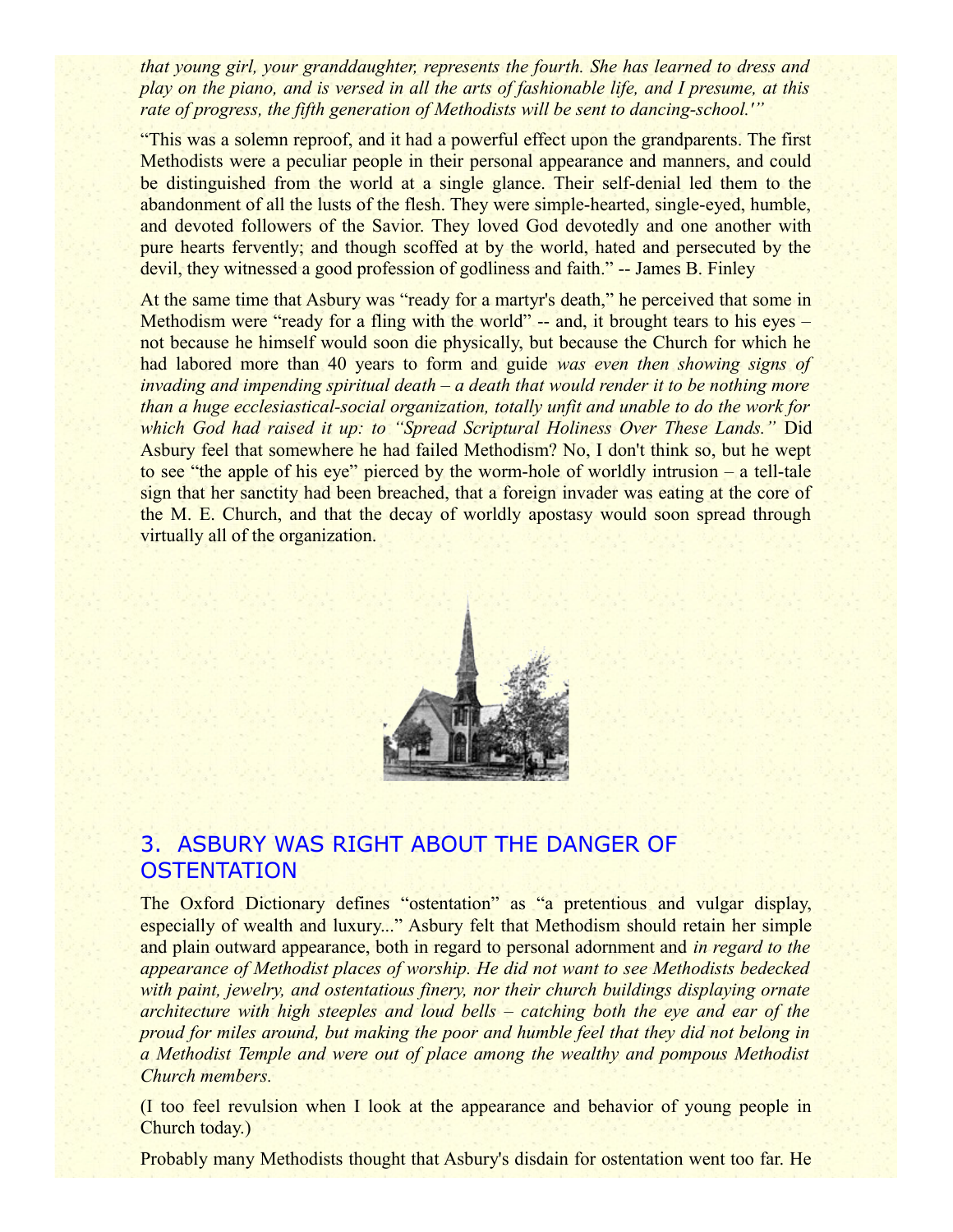did not even want to see "bells" and belfries on Methodist church buildings, to say nothing of majestic steeples and spires! His disdain for all such outward trappings is easily seen in the following two entries from his Journal:

"November 16, 1806 -- (Augusta, Georgia). I wrote to Daniel Hitt on things sacred. I am grieved to have to do with boys. Hugh Porter had written to this town about a station, and added to the mischief he had formerly done. I shall take care of these youngsters. And behold here is a bell over the gallery, and cracked, too. May it break! It is the first I ever saw in a house of ours in America; I hope it will be the last."

"June 13, 1813 – We rose at four o'clock, to gain twelve miles for Somerset quarter meeting. I lectured on the Lord's Prayer... I am told there is a revival of the work of God here, and at Warren, and at Bristol. I have difficulties to encounter, but I must be silent. My mind is in God. In New England we sing, we build houses, we eat, and stand at prayer. Here preachers locate, and people support them, and have traveling preachers also. Were I to labor forty-two years more, I suppose I should not succeed in getting things right. Preachers have been sent away from Newport by an apostate; so we go. O rare steeple-houses, bells! (organs by and by?) -- these things are against me, and contrary to the simplicity of Christ. We have made a stand in the New England Conference against steeples and pews; and shall possibly give up the houses... we will be flattered no longer.

Asbury hated showy cathedrals, ornate finery, high steeples, loud bells, formal worship, and everything that he considered to be foreign to the simplicity that is in Christ and the humble, unobtrusive appearances of the first Methodists among whom he worshipped in England. He wanted nothing to do with that which was *stiff and overly formal in worship*. "Standing at prayer" when they should be *humbly kneeling in God's presence,* he could not abide. With the organization of the M. E. Church in 1784, Wesley had directed that the Methodist clergy wear robes – a rule that Asbury soon ignored, and I suspect that he also quickly ignored the reading of various prayers that Wesley had sent for use in their services.

*John Wesley's roots were tied to his formalistic upbringing in the Church of England, but Asbury's religious roots were twined with the simple and humble Methodists he had known as a youth following his conversion* – a crowd who dressed modestly and plainly, who shunned the showy, who sometimes prayed in barns, and who worshipped in houses and cottages – no steeples, no bells, no massive and ornate cathedrals, no robed choirs, and no proud pipe-organs. Thus, while the Father of Methodism imbibed into his concepts of true worship much of the Anglican formality, Asbury had drunk from the simple, but sweet fountains of early Methodist worship whose appearances and practices were largely devoid of the Anglican trappings. (that originated in Catholicism)

Even the organization of the M. E. Church, some 13 years after Asbury came to America, seems to reflect his concept of what a Methodist place of worship should be. Writing in his "History of the Old Baltimore Conference," (hdm0805) James Edward Armstrong commented on the characteristics of Lovely Lane Chapel, the site where the M. E. Church was born:

"It was meet that the new church should be born, as was her Divine Head eighteen centuries before, in humblest place. A rude structure with no adornment, and with simplest furniture, some of the benches with backs supplied only a few days previous by kind friends, served the purpose of organization, and provision for the most aggressive and successful body of Christians on this continent."

Before Asbury's death Methodism had evolved from a tiny, despised sect into the largest denomination numerically on this continent, and probably the most wealthy as well. Its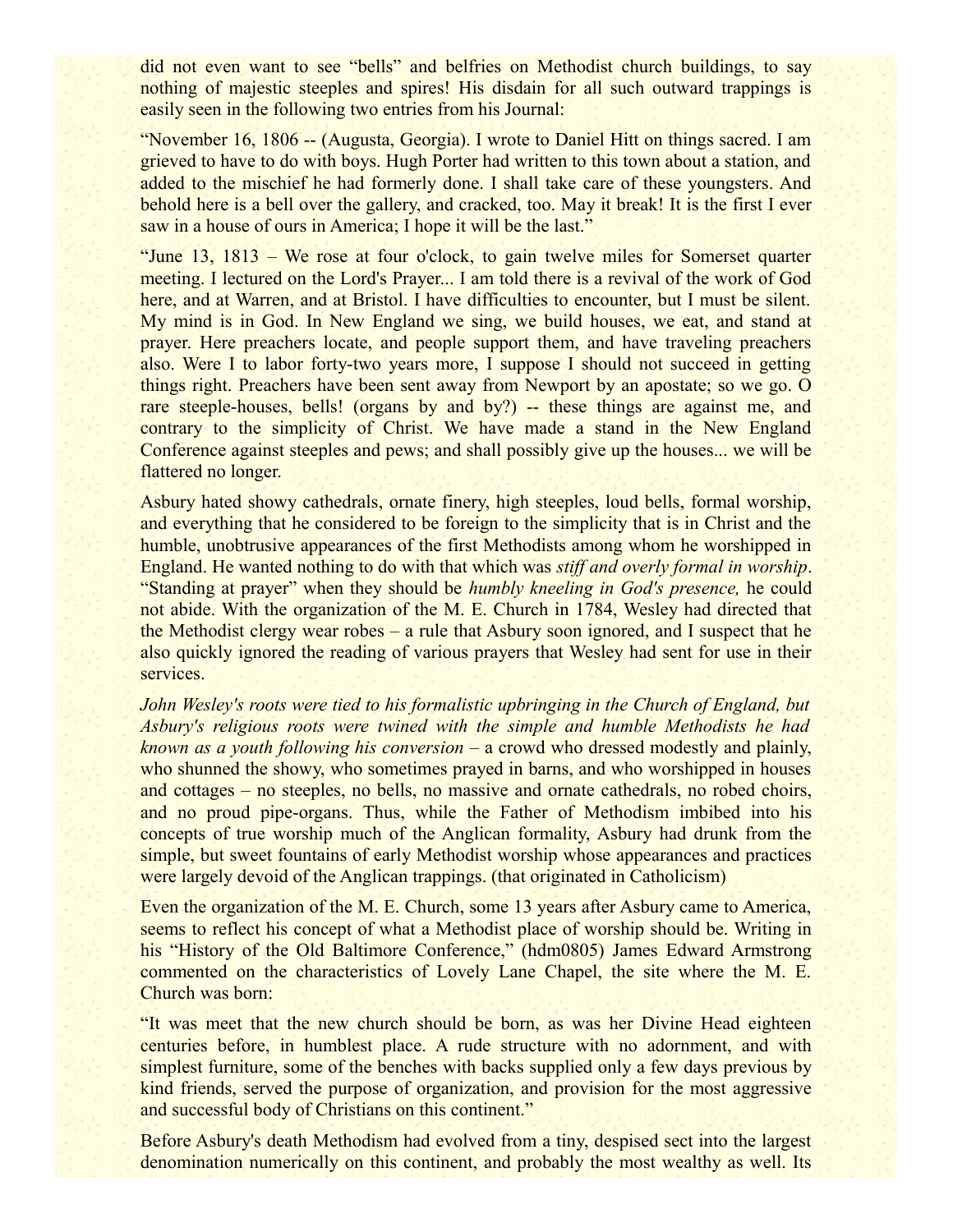prodigious and spectacular growth was, to a great extent, due to the apostolic labors of Francis Asbury. But along with the genuine, the humble, and the poor, the M. E. membership included all too many of the wealthy and proud unregenerates who could hardly wait until Asbury and his "crack-pot notions" no longer hindered the display of their jewelry and finery and the construction of massive cathedrals with eye-catching spires and loud-peeling bells. *These bogus converts wanted the M. E. Church to appear to the whole world as the huge, prestigious, and greatest Church on earth! Their inward thought was: "Once we were despised and persecuted; once we were tiny and disdained – but JUST LOOK AT US NOW!"*

Ostentation took over the skyline. Local Methodist churches vied with other denominations and even their cross-town fellow-Methodists to see who could put up the most ornate cathedral with the highest steeple and the most ear-catching bell. Show, show, show! Became the craze and pompous ambition of a fallen Methodism, risen to the very pinnacle of her respectability in the world.

This was one of the very things Asbury decried and sought to keep out of Methodism. He died in 1816, and in 1843, just 27 years after Asbury's death, Maxwell Pierson Gaddis recorded the following in his "Foot-Prints of An Itinerant." As you read this, please bear in mind that although Gaddis was an advocate of entire sanctification, and had obtained the mighty Baptism of the Holy Ghost, he was also very much a Methodist, and was no doubt somewhat taken up with Methodist edifices, for he had at one time been employed as a supervisor in the building of Methodist structures. Again – note that Gaddis' comments were written only 27 years after the death of Asbury:

"January 8 [1843]. -- This has been my first Sabbath in New Orleans. I am now left alone to reflect upon its pleasing and afflicting scenes. The morning was bright, billowed by a lovely, smiling day, peculiar to this southern clime. It was favorable for the devout and pious portion of the community to repair to the temples of the God of Jacob, "whither the tribes go up, the tribes of the Lord, unto the testimony of Israel, to give thanks unto the name of the Lord."

"In company with brother Curtis and Rev. W. Nicholson, pastor, I repaired to the Poydrass Street Church. This is a most splendid edifice, of the Grecian and Doric order, the details of which are copied from the temple of Theseus, at Athens. The height of the steeple is one hundred and seventy feet. The entire building combines a beauty and novel grandeur to be seen in no other church edifice about the city."

Sadly, this sanctified Methodist preacher and strong holiness advocate seems to have imbibed more of the spirit of Methodist Ostentation than he should have. Perhaps not, but regardless, his description is indicative of the mad-Methodist-rush then spreading throughout the land to put up massive, costly, and fashionable cathedrals. No longer did the membership of Methodism consist of the rude and backwoods "born-agains" who worshipped with their circuit-rider in small, one-room cabins and rough "Log Meeting-Places" like that of Robert Strawbridge. No longer were Methodists a poor lot and a despised sect, -- and they wanted their buildings to reflect that change.

Money that could have been, and *should have been, used to support the spread of Holiness around the globe was spent instead to flatter their own pride* and attract more of their own kind into Methodist membership. It is true that during this time Methodism still had its sacrificial heroes and humble, sanctified followers. It is also true that Methodism began and funded many commendable missionary works while all of this temple-building was going on. *But the rage and passion for building impressive cathedrals spoke of a spreading apostasy in Methodism all too identical with that backsliding in Israel described by Hosea 8:14 -- "For Israel hath forgotten his Maker, and buildeth*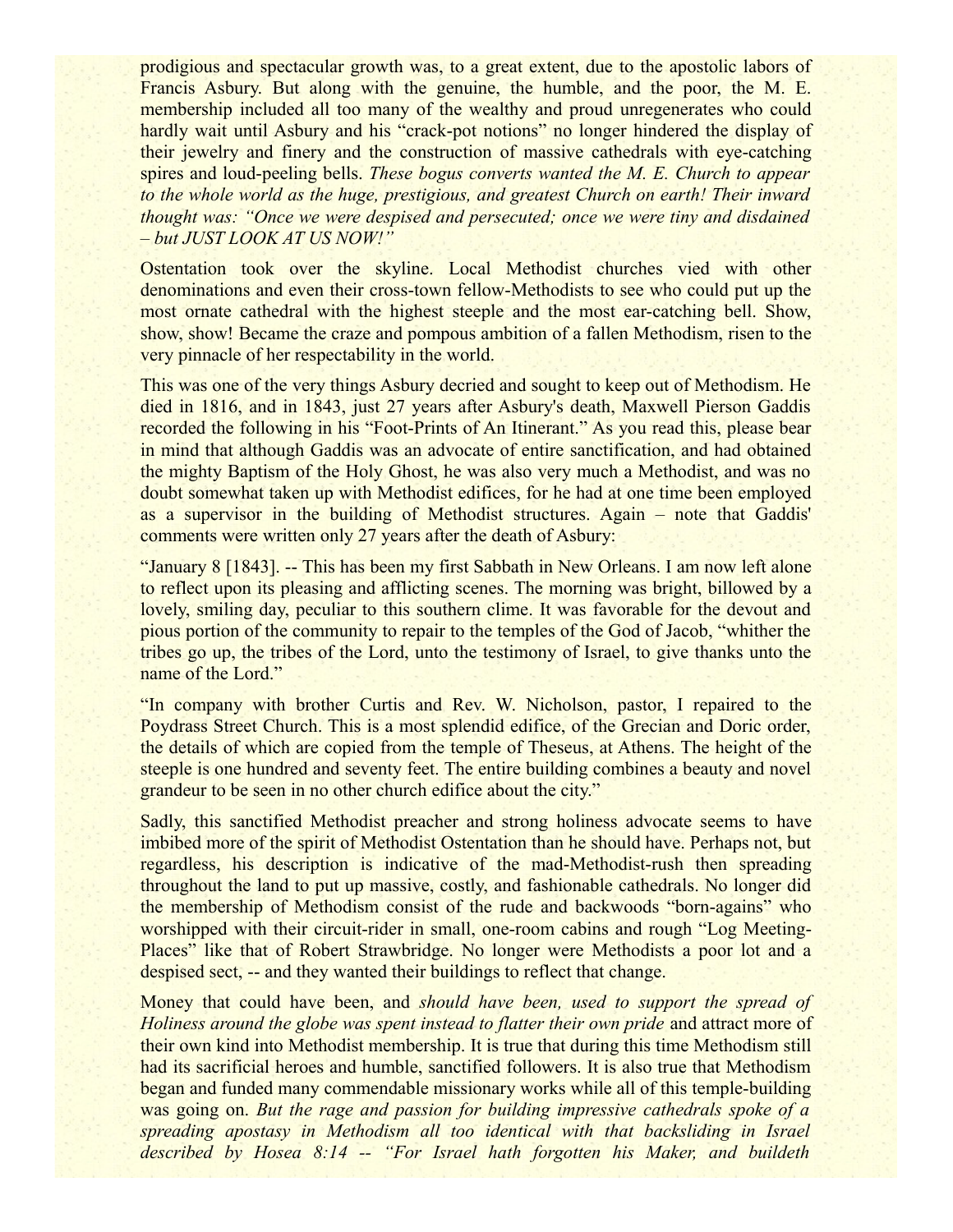#### *temples..."*

Matthew Simpson's 1882 edition of the Cyclopedia of Methodism is literally loaded with pictures of the proud Methodist temples across the nation near the close of that century. I confess that it was so repugnant to me that I omitted including even one such picture among the graphics included with our digital version of that Cyclopedia. To me such displays of finery and indulgence, while they are of a religious nature, are a repulsive fulfillment of the same philosophy advocated by vulgar Americans today who say: "If you've got it, FLAUNT IT." By 1882, when it came to wealth and finery, Methodism certainly "had it," and they were obviously very anxious to "flaunt it" as well.

In 1766, when the first Methodist group in America congregated with Philip Embury, Barbara Heck, Captain Webb, and a few others, they worshiped in an old sail-loft. Describing Methodism in 1884, R. S. Foster wrote: "There are nearly thirty thousand of them, [Methodist Church Buildings] many of them rich and costly, and not a few magnificent, on principal avenues in the great cities, where the fashionable and wealthy congregate; for the sons and daughters of the humble worshipers of the sail-loft have become rich and refined." Telling of their Methodist Educational structures in 1884, Foster goes on to say: "Then come the educational piles, some of them ornate and vast, in stone and brick, built to endure through generations and centuries, and all set in beautiful grounds, the fit homes for study and refining culture – a quarter of a thousand of them."

Just how much Bishop Foster approved of what Methodism had become in 1884 compared with its humble American origin in 1766, I leave up to the readers of his "Centenary Thoughts" to decide for themselves. In fairness to this revered holiness advocate and writer I think it should be stated that, to some extent at least, he may have been merely stating how things were, and not how he thought they should be. Regardless of his personal feelings in the matter, I think that his descriptions indicate an affluence and pride in Methodism quite foreign both to the Spirit of Christ and very different from the humble spirit of the earliest Methodists in both England and America – nearly all of which rushed onto the scene during less than 70 years following the death of Francis Asbury. Until his demise, he had stemmed this onrushing tide, preserving Methodism from a *materialistic apostasy* that flooded the M. E. Church when his protest was removed. (note:this wealth should have been used to woo the needy to the Cross instead of flattering the wealthy)

In his 1884 "Centenary Thoughts" Foster goes on to say:

"Some things greatly needed at first are not among our wants now. Time and the blessing of God have furnished these. We do not want riches; once we did. They are very necessary to the work of a Church. There are things which nothing but money can provide. But this is not our pressing need just now. Once our Church was poor, her hands were hard, her garments coarse and plain, her face soiled with the sweat of manual, but honest, toil; her children came from the lanes and highways, from the field and workshop. Now she is rich, the cot is changed for the palace, the homespun for purple, the rigging-loft for marble churches. When she was poor she was mighty, despite her scanty means. Her wealth puts a new power in her hand. She can do now what once she could not..."

Ah! but Bishop Foster, while you could say in 1884 that "She can do now what once she could not," it was probably also very true that "What she could once do, that she could no longer do!" Once, like Peter, Methodism's humble circuit-riders preaching in backwoods cabins had to say, "Silver and gold have I none," but at the same time they could impart life and strength to the spiritually fallen and crippled with the words, "Such as I have give I thee: In the name of Jesus Christ of Nazareth rise up and walk" (Acts 3:6) While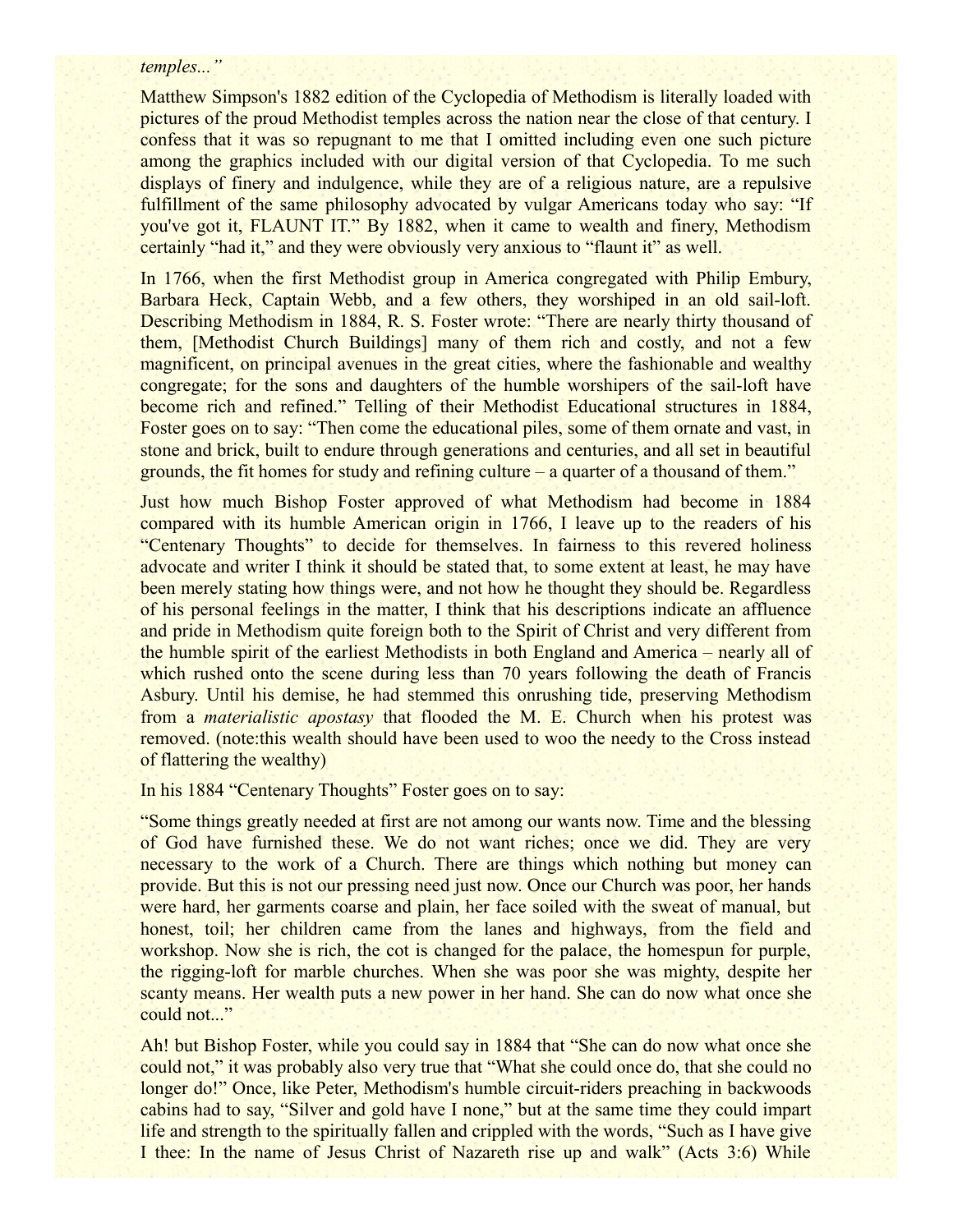proudly displaying their high steeples and basking in the comforts and finery of marble cathedrals, no doubt many Methodist ministers in 1884 could not do THAT.

Following the above quotation, Foster does make this appropriate observation about the state of affluent Methodism in 1884: "One of her great wants is the right use of her riches. They may hurt or help, which will depend on the manner in which they affect her spirit and the use she makes of them."

#### He continues in the next paragraph:

"She wants not now social rank and position; once she did. Now she has them. She sits among the rulers of the land, she lives at court, she is in honor. Her colliers and cobblers have come to be merchant princes; and her rustic converts have grown up families of refinement and culture. With all sensible people she is sufficiently respected."

### *But it should be asked, "BY WHOM was she then SUFFICIENTLY RESPECTED? -- by the world, or by God?*

R. S. Foster further comments in "Centenary Thoughts": "She does not want to court the world, to let down her standard to meet the popular taste, to set her sails for the wealthy and the great; nor does she want to reject or repel them. Her mission is to the rich and the poor; the refined and the uncultured; to one class just as much as another, and to all alike. They all crowd her communion, and are all in that great world for whose salvation she is to labor. She is to know no distinction among them. At her altars, whether in the humble chapel or magnificent churchly edifice, they are to stand side by side as children of one Father, and brothers equally beloved."

Being a Methodist Bishop, it is not surprising that this able holiness writer may have been less inclined to identify Methodism's taste for finery with an onsetting apostasy. But while wanting to see his church retain its pristine purity and power he seems too inclined to accept as legitimate its ostentation. He says that the rich and poor standing side-by-side at a Methodist altar in a magnificent cathedral must be "equally beloved," but how likely was it that very many poor people felt at home in those ostentatious cathedrals? -- and how likely is it that the proud Methodist members of those religious show-places treated the down-and-outers who did come into their midst as "equally beloved" with the other high-browed snobs in their congregation?

Also, there seems to be something significant in the posture that Foster pictures: he has them "standing" together, and not "kneeling" together, at the Methodist altar. Elsewhere in "Centenary Thoughts" Foster observed: "The mourner's bench may have become obsolete, because no longer useful, but the demand for penitence will never cease." Why would he write such a thing if kneeling at an old-fashioned "mourner's bench" was still in vogue among the new breed of affluent Methodists in 1884? It would appear from his remarks that "standing" at the altar and verbally "receiving Christ" and receiving Methodist membership had supplanted the "mourner's bench" in many ornate Methodist temples. It also appears that the term "penitence" had replaced rugged, old-fashioned, Bible "repentance" in their terminology.

My readers should read the whole of Foster's "Centenary Thoughts" before drawing their conclusions about Randolph Sinks Fosters' state of mind and heart when he penned that publication. Further into the book,  $-$  beyond all of the quotations I have taken from it  $$ he begins to make what I believe are much more sound and valid spiritual observations. So, please do not jump to hasty or prejudiced conclusions about what the man was before reading all of "Centenary Thoughts." I plan to add that publication into our HDM Library following this publication. (Duane Maxey)

Regardless of all considerations and judgments about R. S. Foster, his book "Centenary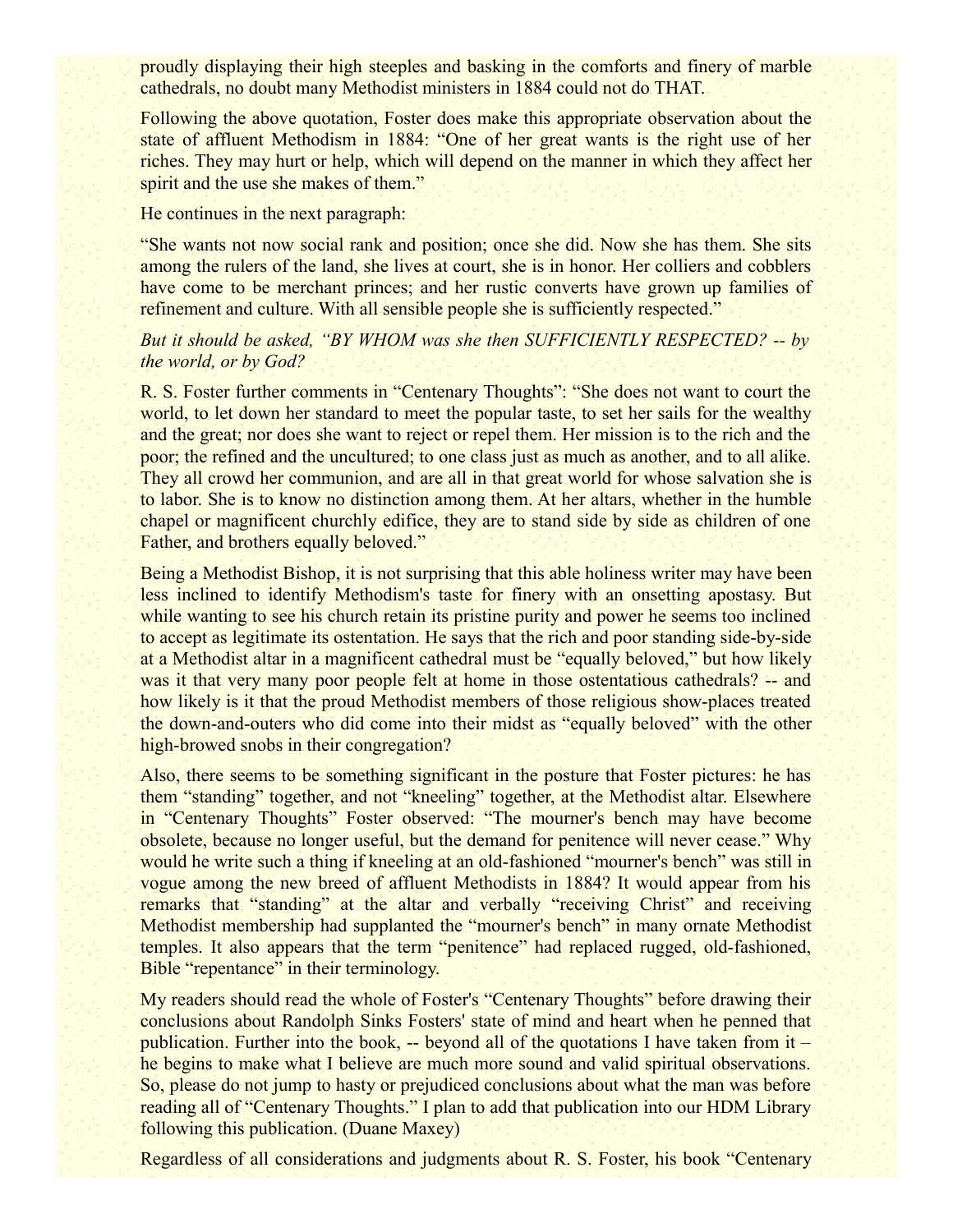Thoughts" reveals much within Methodism that would have made Francis Asbury weep, instead of revel, had he been present at their Centennial Celebration! Asbury was right about the need for Methodists to humbly abstain from showy and worldly ostentation in their attire and in their meeting places. He was right in this, and Methodism went wrong by abandoning his leadership in the matter.



# 4. ASBURY WAS RIGHT ABOUT NOT BUILDING COLLEGES AND SEMINARIES

Perhaps the area where the most thinking Methodist leaders disagreed with Asbury's leadership was in the matter of building Methodist colleges and seminaries. They might pass off his views on other matters as merely somewhat extreme, but when he refrained from taking the M. E. Church into the business of raising up colleges, universities, and seats of so-called "higher learning," some thought that he had really "missed the mark"!

But beyond his previous inward misgivings about building Methodist colleges, two dramatic events in particular spoke to Asbury – like "the handwriting on the wall" -- that God did not want Methodism to get involved in the "higher education" business.

Following the 1884 Christmas Conference, Thomas Coke, a lettered man, was much in favor of founding a Methodist College. Recording this part of M. E. History, Nathan Bangs wrote:

"In mentioning the college [Cokesbury], I am reminded of the necessity of giving an account of this institution, as it belongs most properly to this period of our history. Soon after the arrival of Dr. Coke in 1784, he and Mr. Asbury entered into a consultation respecting the expediency of establishing a literary institution for the education of the sons of our preachers and others who might wish to share in its benefits. Bishop Asbury tells us that he desired a school, but as Dr. Coke pleaded for a college, the conference, when the subject was submitted to them, decided in favor of Dr. Coke's plan, and measures were adopted to carry it into effect."

Thus Thomas Coke and others overrode Asbury's misgivings, and pushed ahead with the building of a Methodist college, naming it "Cokesbury" in honor of both Dr. Coke and Bishop Asbury. But what honor can come to anyone from the building of a thing that God did not want built? Bangs records the rosy prospects of its beginning and its destruction by fire about 10 years later:

"The site selected for the college buildings, which was on a rising ground in the town of Abingdon, about twenty-five miles from Baltimore, is thus described by Dr. Coke:--

"The situation delights me more than ever. There is not, I believe, a point of it, from whence the eye has not a view of at least twenty miles; and in some parts the prospect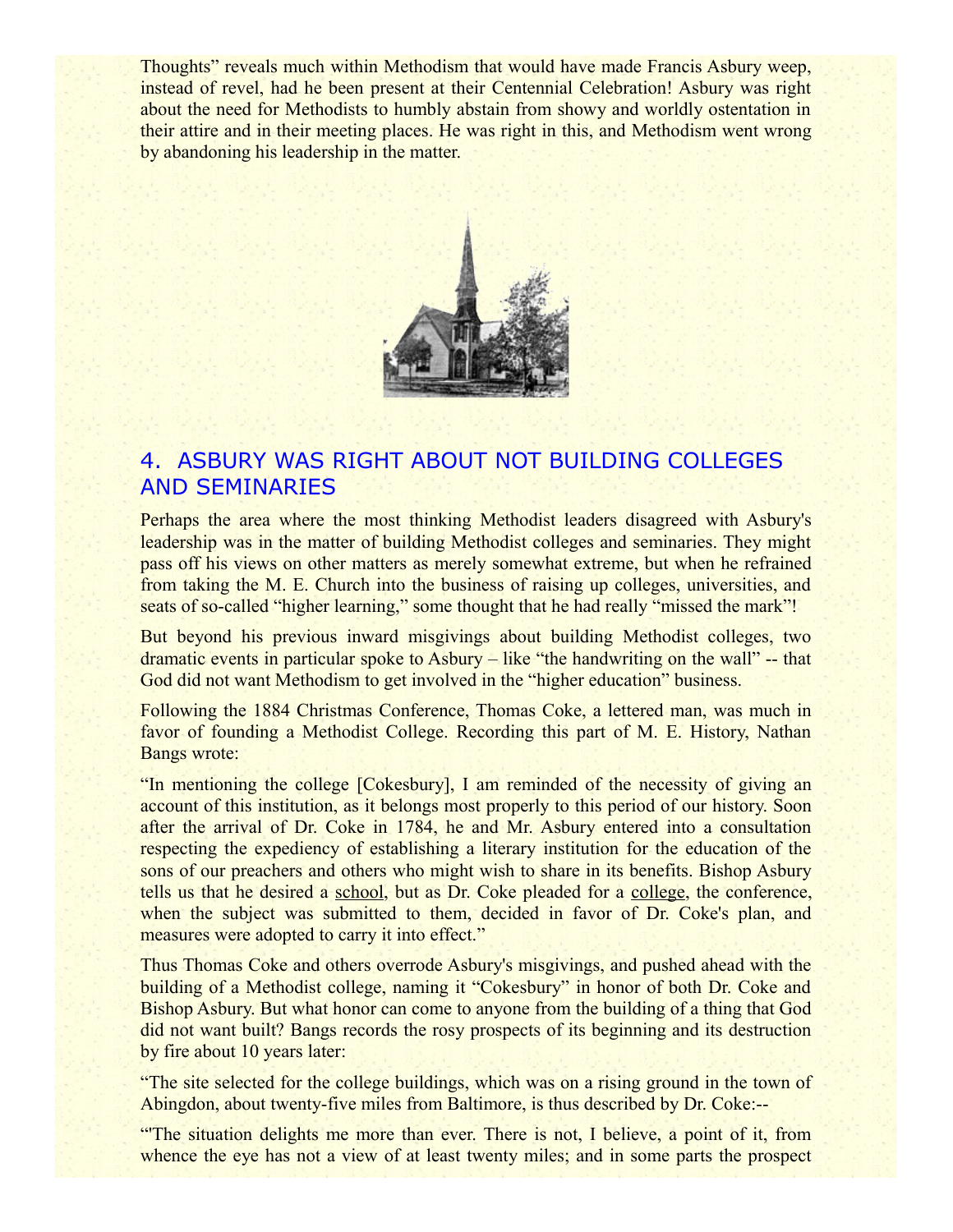extends even to fifty miles in length. The water part forms one of the most beautiful views in the United States; the Chesapeake Bay in all its grandeur, with a fine navigable river, the Susquehanna, which empties itself into it, lying exposed to view through a great extent of country.'

"It was on this spot that a noble brick building was erected, one hundred and eight feet in length, and forty in breadth; and the house was conveniently divided for lodging the students, and for recitation rooms, &c.... nearly five thousand dollars had been secured by subscriptions and donations, when they commenced building; and before the rooms were entirely finished a school was opened with a few scholars. On the  $8<sup>th</sup>$ ,  $9<sup>th</sup>$ , and  $10<sup>th</sup>$  days of December, 1787, the college was opened with religious exercises, and Bishop Asbury preached a sermon on each day, the dedication sermon being delivered on Sabbath, from 2 Kings 4:40, "O, thou man of God, there is death in the pot." Whether the selection of this text was ominous or not of the fate of the institution, after being in successful operation for about ten years, it was consumed by fire. Bishop Asbury makes the following remarks on being notified of the destruction of the buildings:--

"'We have now a second and confirmed account that Cokesbury College is consumed to ashes, a sacrifice of ten thousand pounds in about ten years! The foundation was laid 1785, and it was born December 7, 1795. Its enemies may rejoice, and its friends need not mourn. Would any man give me ten thousand pounds a year to do and suffer again what I have done for that house, I would not do it."

Nathan Bangs was another godly, holiness man who felt that Methodism should raise up colleges and seminaries. He comments on Asbury's interpretation of this destruction of Cokesbury:

"It seems to have been the opinion of Bishop Asbury, that this destruction of the college buildings was an indication of divine Providence that it was no part of the duty of the Methodist Episcopal Church to engage in founding and raising up colleges." He thought Asbury was wrong in his interpretation. I think he was right!

Still bent on overriding Asbury's persuasion, Cokesbury was rebuilt. Bangs describes both its rebuilding and its second destruction by fire:

"But although Bishop Asbury was dispirited in respect to building colleges, Dr. Coke, encouraged by the generosity of a number of wealthy friends in the vicinity of Abingdon, who sympathized with the sufferers, and also felt a deep interest in the cause of education, determined to make another effort. To aid him in his design, a number of friends in the city of Baltimore, after consulting together, immediately subscribed about four thousand five hundred dollars toward erecting a new building on the same premises. Ascertaining, however, that there was a large building in Baltimore which would answer the purpose, they purchased the premises for the sum of about twenty two thousand dollars. The ground and building thus purchased being more than was needed for the college, the brethren in Baltimore determined to erect a new church on a part of the premises. This was accordingly done, and the church and college were fitted up for use, and the college was opened with a fair prospect of success, even more promising than what had appeared in Cokesbury College; but unhappily a similar fate awaited it.

"Through the imprudence of a few boys who had been making a bonfire with some shavings in an adjoining house, the flames were communicated to the house in which they were assembled, and thence to the church and college, which were, after ineffectual attempts to extinguish the flames, entirely consumed. Thus were the hopes of the friends of education again blasted by the sudden destruction of these buildings, by which the Methodists lost not less than forty-four thousand dollars, and the cause of learning was abandoned in despair by the Methodist Episcopal Church for a number of years."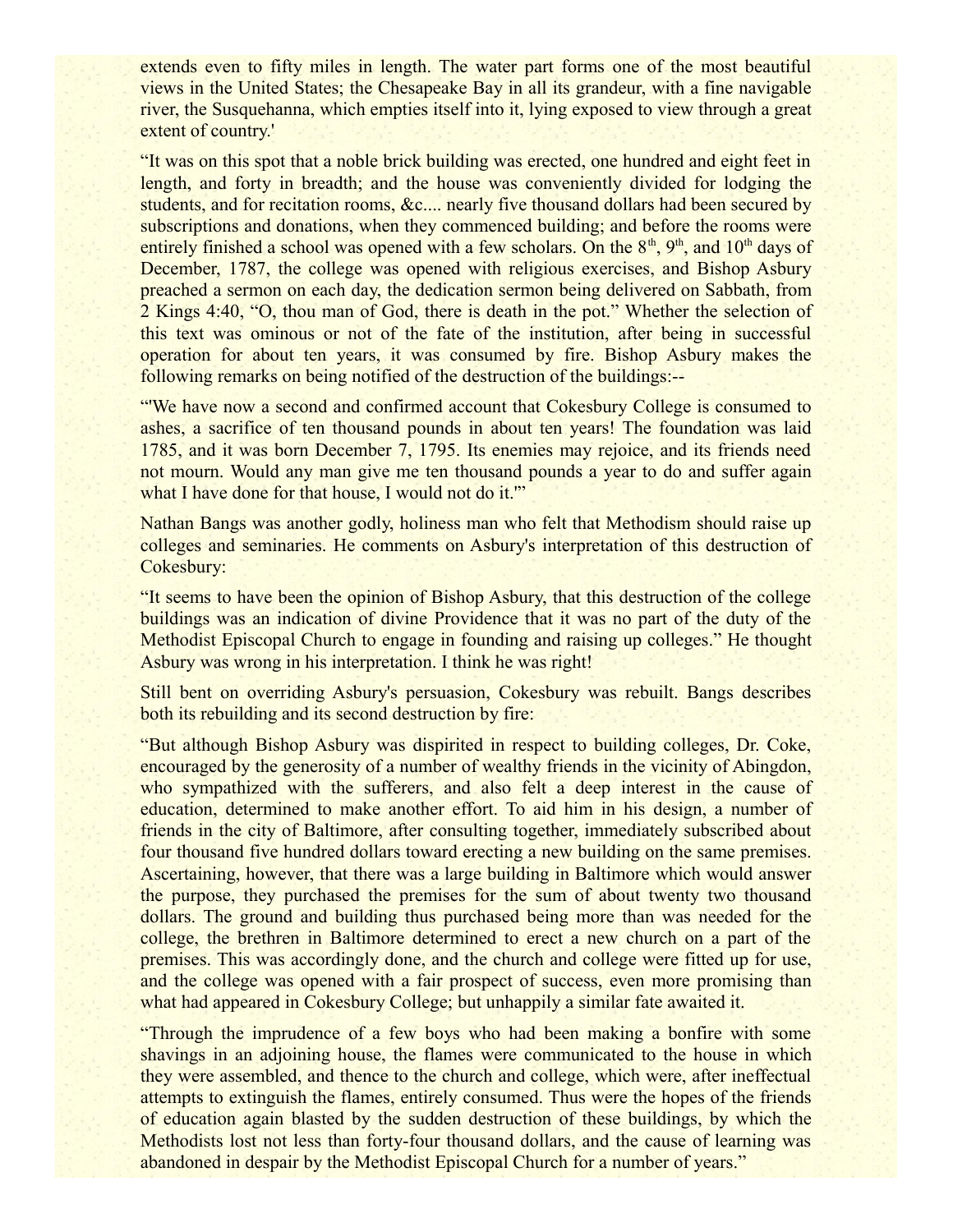Sadly, some good and holy Methodist leaders like Bangs simply could not see what was very plain to Asbury: GOD DID NOT WANT METHODISM TO RAISE UP COLLEGES AND SEMINARIES. The explanation of those destructions of Cokesbury can be seen in God's explanation of things to Israel through Haggai: "Ye have sown much, and bring in little ... he that earneth wages earneth wages to put it into a bag with holes... Ye looked for much, and, lo, it came to little; and when ye brought it home, I did blow upon it. WHY? Saith the Lord of hosts. Because of mine house that is waste, and ye run every man unto his own house." Haggai 1:6, 9

Things were draining away all of the profit from Israel's laborious efforts, and God wanted them to know WHY! Through Haggai, God told them WHY. Through Asbury, God also told Methodism WHY Cokesbury had been twice destroyed, but they disbelieved the God-sent explanation. *God saw that the raising up of costly institutions of higher learning would both sap away Methodist funds that he wanted devoted to spreading the gospel and would also divert Methodism's attention, time, and energy away from their God-appointed mission: Spreading Scriptural Holiness Over These Lands.* The Education Tree had fruit to make one wise, *but not wise unto salvation –* instead wise unto that knowledge which was a mixture of good and evil – *good in some ways, but poisoned with the hellish unbelief of Satan!*

But Methodism took the bait, and Nathan Bangs helped spearhead the drive into the Methodist Education business shortly after Asbury's death. He summarizes thus about what he perceived to be Asbury's unwillingness to venture again into building Methodist Colleges after the double-destruction of Cokesbury:

"I will venture to mention two things in which I think, with great deference indeed, he [Asbury] erred in his administration. In the first place, he and Dr. Coke having been baffled in their earlier attempts to establish seminaries of learning, I think Bishop Asbury, becoming discouraged from these failures, was at length too indifferent to this subject, especially in the ministry.

"Probably having beheld the deleterious effects upon the Church by trusting to *learning alone as a qualification for the ministry*, and also seeing the disgusting pedantry (being overly concerned with details and whose tone is condescending. High minded) of some who had a smattering knowledge of the sciences, he might have imbibed an undue prejudice against learning and a learned ministry, fearing that learning and deep piety were not easily associated in the same man. He had also long been a witness to the deadening effects of a lifeless, though learned ministry, upon the interests of true religion on the one hand, and the enlivening effects of a spiritual though unlearned ministry on the other; and he doubtless persuaded himself that it was extremely difficult to pursue the one without sacrificing the other. And as to general education, he thought that the Methodists were not called to devote their energies to the promotion of this, but to preach the gospel, not considering probably that this might be done without leaving the other undone."

In the preceding Bangs presented what I believe was reason enough for himself and others to follow Asbury's lead and not enter into the education business until or unless God definitely directed them otherwise. Instead, Bangs discounts Asbury's persuasion:

"But whatever consideration might have influenced him, it is certain that after the destruction of Cokesbury College, and the failure of the district schools, he did not sufficiently encourage the pursuit of literature and science, and that some preachers who, in despite of every obstruction thrown in their way, manifested a determination to acquire all the knowledge within their reach, were sometimes checked in their progress from a fear of incurring the suspicion of being more ambitious to shine in the galaxy of literature than to be useful as ministers of the sanctuary. And it is highly probable that some who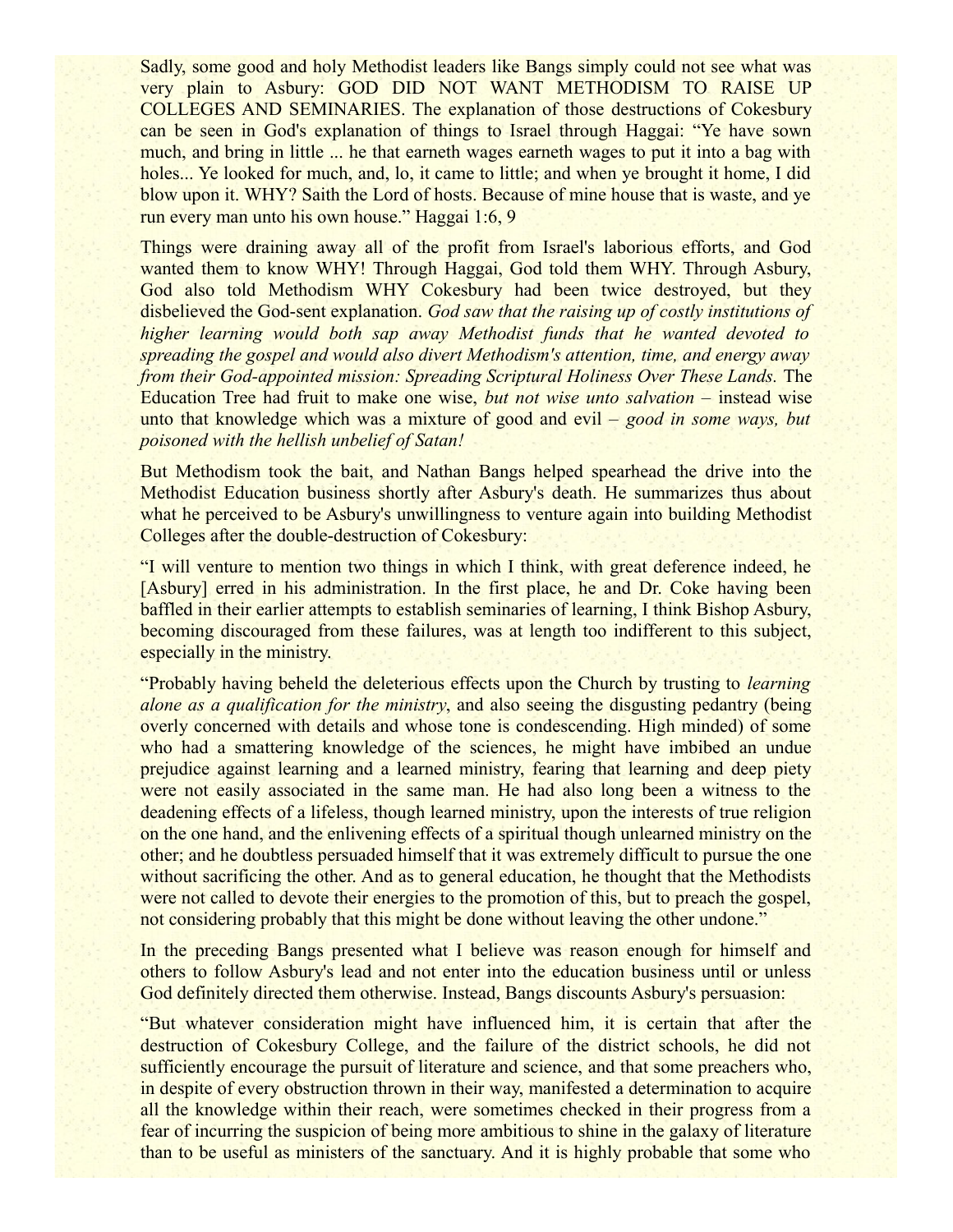gave evidence of the existence of this weakness, by drawing forth the rebukes of the bishop, may have given birth to the suspicion. He knew perfectly well that "knowledge" without charity "puffeth up" the soul with vanity; and that while it is possible to be "spoiled with philosophy and vain conceit," it is equally possible for the minister of Christ, though destitute of the embellishments of human literature and science, to be useful to his fellow-men.

"But though these considerations are offered as an apology for the indifference manifested by Bishop Asbury on the subject of education, they are not intended as a justifiable excuse for its general neglect for so many years by the Methodist Episcopal Church. It was a fault which will require years of bitter repentance and assiduous amendment to atone for, as it has thrown us behind the age in scientific and mental improvement, with whatever care and diligence we may now redeem the time. It is, however, cause of gratitude that a redeeming spirit has gone abroad, which augurs well for the future prosperity and rising glory of the Church.

"But whatever indifference he might have manifested toward the cause of education in general, he by no means neglected the improvement of his own mind. Though his constant traveling and the other indispensable duties of his office, prevented him from any regular and systematic pursuit of knowledge, yet he was, as far as his circumstances would permit, a hard student, a man of general information, much addicted to reading and study, and a close observer of passing events, of men, manners, and things. He was, indeed, in the habit of reading the sacred Scriptures in the languages in which they were first written, though his modesty in this respect prevented him from making any ostentatious show of learning. It is manifest, however, from his journal, though they were all erased in the revision which was made under his own inspection up to the year 1807, and was well known to his friends, that he was in the habit of referring for the illustration of difficult texts, to the original Scriptures, and to the critical interpretation of certain passages. Such, indeed, was the rich store of his knowledge, that he could bring 'from his treasury things new and old,' and he applied it all for the promotion of experimental and practical godliness."

### It was not "learning" that Asbury felt checked about: it was the turning aside from Methodism's primary mission as a preachers of spiritual knowledge *into becoming being teachers of earthly knowledge which is often corrupted with satanic lies and deceit*.

But there was a reason that Nathan Bangs in particular became such an ardent advocate of so-called Higher Education. He had imbibed these notions from his father, Lemuel Bangs – a man who was so prejudiced against the supposed ignorance of Methodist circuit-riders that when Jesse Lee entered their area he kept his family at home, refusing to give him an ear. Abel Stevens, in his "Life and Times of Nathan Bangs" (hdm0189) describes it thus:

"Lemuel Bangs was not an illiberal man, for he had broken away from the Puritan Church, but he was given to books, and held to the New England traditional reverence for education. He resisted the temptation of his curiosity to hear this wonderful itinerant, because Lee was not educated. Lee came to the town, induced the schoolmaster to send word by the children to their families, that he would preach in the court-house that evening, and he did preach there with good effect; but the blacksmith's [Lemuel Bangs'] family [including his son Nathan] were kept in close quarters at home... Nathan became a robust youth, of athletic habits and active mind. He had succeeded well in the studies of the village school, and his father fondly hoped to be able to afford him a liberal education."

One can easily see that strong prejudices for education and against ignorance were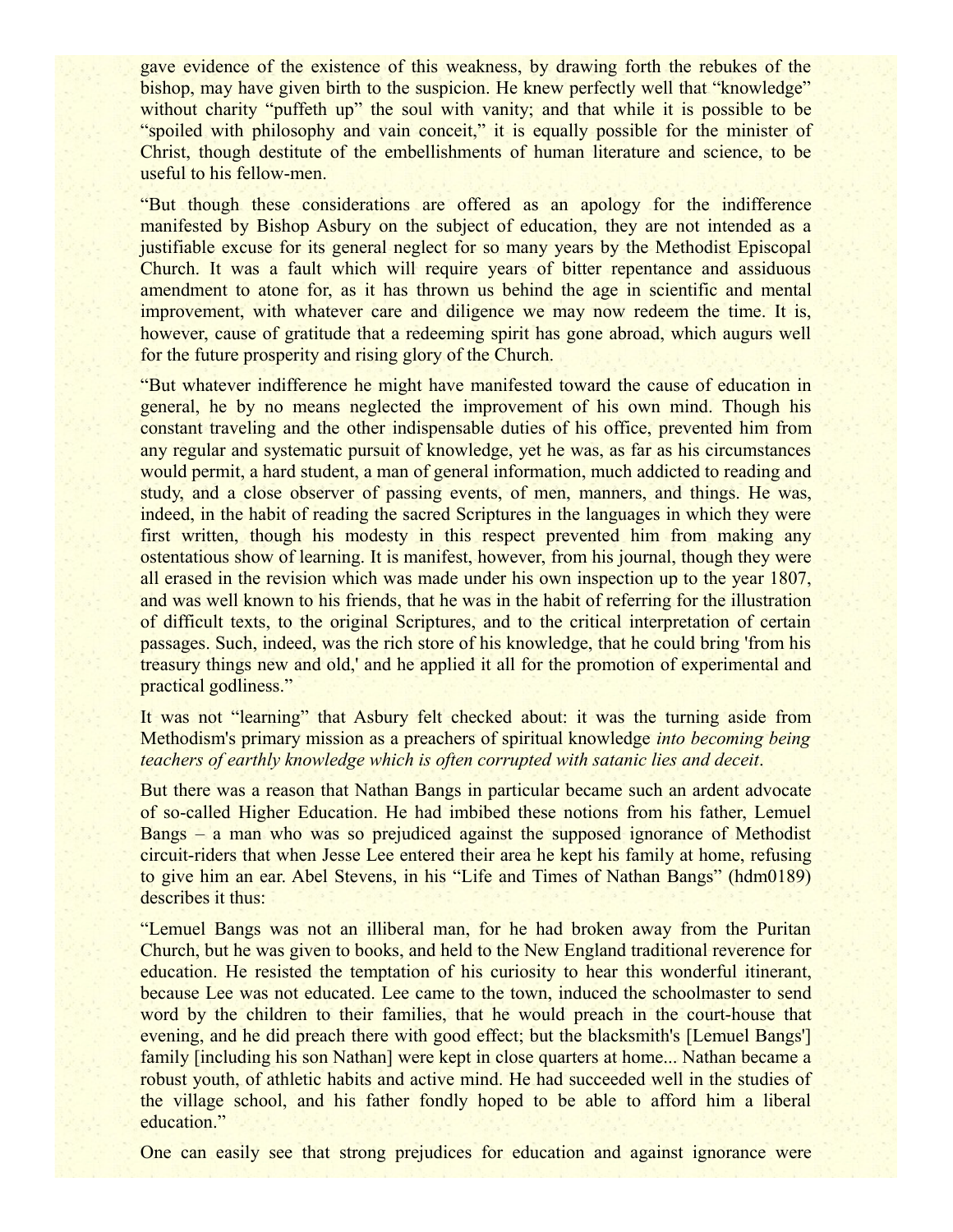instilled into the mind of Nathan Bangs long before he left his father's house, and I think these prejudices are what led him to ignore God's leadership for Methodism through Asbury and to push hard for Methodist Colleges, Universities, and Seminaries after Asbury's death. *After Nathan Bangs' conversion and sanctification in Canada, he returned to preach the Methodist gospel in his father's house*, but even then his father so equated Methodism with ignorance that he at first declined to sit in the same room where his son was preaching. Later, Lemuel Bangs was also saved, but I have read nothing in Bangs biography that leads me to believe that either his father, or himself, ever moderated their strong bias in favor of Higher Education.

Indeed, one of Nathan's brothers thus described the lingering prejudice of their father, Lemuel, long after his conversion:

"The education of my father was above the mediocrity of his times. He was a great reader during his whole life, and his memory was so tenacious that he retained what he read. One instance I give you. He sat once, in his old age, hearing his son Nathan preach. In his ardor or haste Nathan made an incorrect quotation from an English author. My father noticed it at once, and spoke right out to him, before the congregation, making the necessary correction."

Though, like Asbury, Nathan Bangs became a self-educated man, learning in the saddle as it were during his itinerant ministry, he retained that strong prejudice for Higher Education. Asbury died in 1816, and at the very next Conference in 1820 Bangs was pushing hard for Methodism to enter this field. His following account also reveals that others had been pushing for the same as early as 1 year after Asbury left the scene:

"We have before remarked that the cause of education had been abandoned by our Church since the destruction of Cokesbury College the second time by fire, and that the consequences of this long neglect of so important a cause began to bear injuriously upon the character and prosperity of the Church. This had been painfully felt and feelingly expressed by some of the most enlightened members of our Church, both ministers and people, and some incipient steps had been taken by the New England and New York conferences to remedy the evil. In 1817 an academy had been established in Newmarket, N.H., under the patronage of the New England conference, and another in the city of New York in 1819, under the patronage of the New York conference. Wishing to secure also the patronage of the General Conference, as far as might be consistent, and likewise to awaken a spirit favorable to the cause of education generally, the friends of these institutions presented to this General Conference [of 1820] their respective constitutions and plans of procedure...

"That opposition should be manifested to these efforts to raise the standard of education, by any of the disciples of the illustrious Wesley, whose profound learning added so much splendor to his character as an evangelical minister, may seem strange to some. This, however, was the fact; and their unreasonable opposition, exemplified in a variety of ways, tended not a little to paralyze, for a season, the efforts of those who had enlisted in this cause; while the apathy of others retarded its progress, and made its final success somewhat uncertain. And it has not been without much labor and persevering industry that this opposition has been measurably overcome, and the dormant energies of the Church awakened and excited to action in favor of this noble enterprise. Its onward march, however, has been hailed with no less delight by its friends than deprecated by its enemies, while its success thus far has added greatly to the character which Methodism was acquiring in the public estimation. All we now want, to place our literary institutions on a permanent foundation, and make them eminently useful, is the simultaneous and general effort of the members and friends of the Church to contribute liberally for their support and endowment."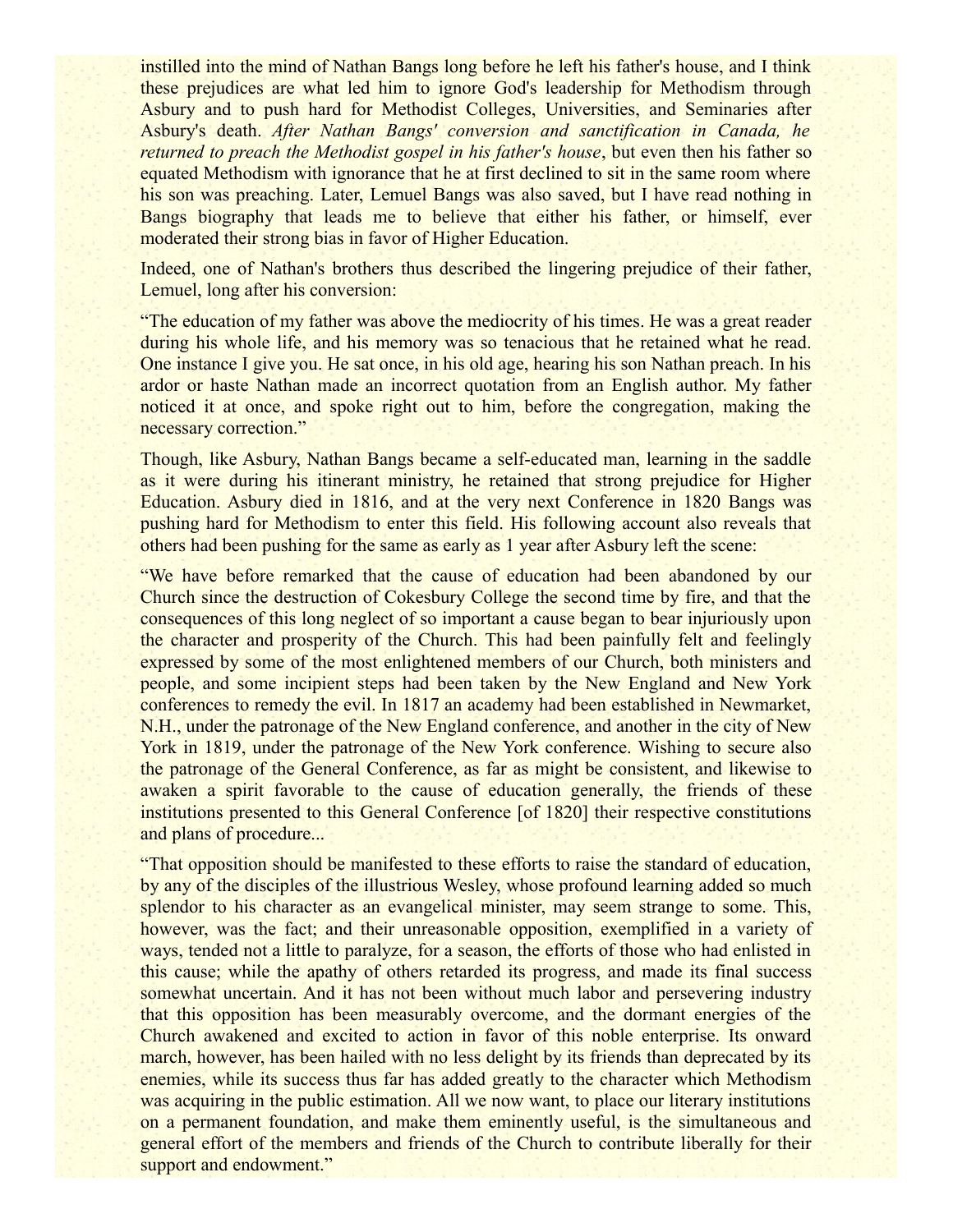Finally, the opposition of those who sided with Asbury's views on the matter was swept aside. At Conference after Conference, Bangs avidly pushed for Methodist Higher Education across a number of years – *and, like heedless Eve, Methodism fell for the Higher Education and Knowledge bait and lunged full speed ahead after that delectable fruit!* One or two institutions of higher learning were of course, not enough, and soon Methodism was awash with more Colleges and Seminaries than they had money to maintain. The high-minded graduates soon fancied themselves to "have more understanding than all [their] teachers!" (Psalms 119:99) Agnostic and Atheistic notions filled their elated heads; their uneducated Methodist preachers were scorned as knowing nothing, the Bible was scrutinized with unbelieving minds; *long-held Methodist beliefs were cast down under their unworthy feet and trodden in the dust of their hostility to real salvation. Don't tell me it didn't happen! It did!!! And through the door of "Higher Education" that flood-tide of apostasy swept into the Methodist Church, drowning it as a vital force for the promotion of Holiness, or any other phase of true salvation!*

ASBURY WAS RIGHT!!! BANGS AND ALL OTHER WELL-MEANING METHODISTS WHO TOOK SATAN'S HIGHER EDUCATION BAIT WERE WRONG!!! DEAD WRONG!!

There came a time when Nathan Bangs had his advocacy of Higher Learning come back and slap him in the face. Stevens writes, in His "Life and Times of Nathan Bangs":

"On the 20<sup>th</sup> of January, 1841, he [Nathan Bangs] was elected President of the Wesleyan University, Middletown, Connecticut, an appointment which he always afterward regretted, and by which he made the greatest self-sacrifice of his life... He doubted his qualification for a collegiate chair; for though he had been an assiduous student, and was somewhat acquainted with the Hebrew, Greek, Latin, and French languages, and competent to teach the Moral and Intellectual Sciences, he possessed no knowledge of collegiate discipline, and was too far advanced in life for any successful preparation for his new office. But his predecessor, Dr. Olin, had failed in health, and had nominated him for the place. The Faculty of the University visited New York, and urged upon him the importance, the necessity of his acceptance. He appealed to his ministerial brethren of the city, but they voted that it was his duty to yield; and at last, by a denial of his best predilections, he did so, in deference to the general command of the Church... Its friends did not expect of him any important services as an instructor, but it was supposed that his high denominational reputation and his paternal superintendence of the government of the University would command public confidence, while a competent faculty would maintain its rank for scholarship."

But Bangs was in for a rude rebuff from some of the young college upstarts who fancied themselves wiser than Solomon:

"There was discontent, however, among the students; their president was himself not a graduate; they discussed among themselves the significance of his name on their diplomas; their dissatisfaction reached him in a painful manner, and he resigned his office. The Faculty and some of the students remonstrated against this act, but he persisted. The "Joint Board" adopted resolutions expressing their regret at his resignation, and tendering him thanks for his services. The Faculty addressed him a letter of affectionate farewell. The Alumni, at their annual meeting for 1842, sent him a letter expressing "their sincere regret that circumstances have induced him to resign the Presidency of their Alma Mater!" and a number of students united in a protest against the alleged unjustifiable form of the opposition of the malcontents.

"Bangs retired from the University immediately after the commencement of 1842. He had suffered much in his health and spirits while at Middletown, "and now," he writes, "I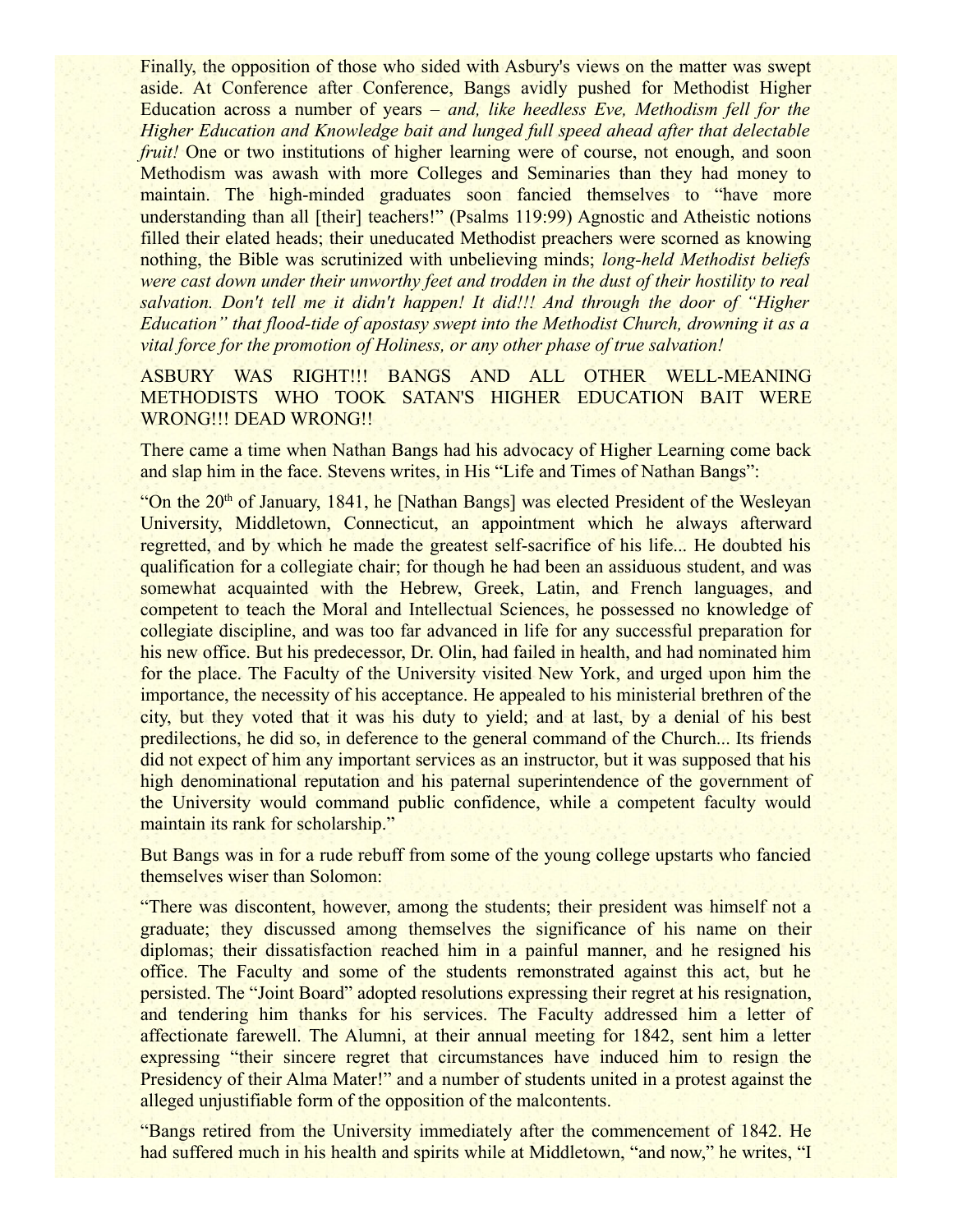was thrown out of employment and had no means of support."

Nathan Bangs was no doubt deeply hurt by the cruel rebuff from those haughty young Methodist students. For more than 20 years he had pushed the founding and funding of Methodist Colleges and Universities, and now... because he himself had no college degree, they did not want his name on their diplomas, as one unworthy of authenticating their high-minded scholastic achievements!

Bangs survived the blow, went on with life, and died in holy triumph... BUT HE WAS WRONG, SADLY WRONG to have pushed so long and so hard for the introduction of institutions into Methodism that were eventually a "slap in the face" -- not only to himself, but to many other godly Methodists, to the vital doctrines of the Wesleyan Gospel, and worst of all... a slap in the face to God Himself! Like Asbury, Nathan Bangs was a great man – but Job 32:9 tells us that "Great men are not always wise: neither do the aged understand judgment." It was he, not Asbury who failed to "understand [divine] judgment" in the matter. ASBURY WAS RIGHT – METHODISM WENT WRONG!



### APPENDIX

I present below the entire text of Francis Asbury's "Valedictory Address" to his successor William McKendree. It is taken from Robert Paine's "Life and Times of William McKendree" (hdm0563). It contains material by Asbury pertinent to the subjects of this publication, along with other information that may be of interest to students of Asbury's life and students of Methodism.

From "The Life and Times of William McKendree" by Robert Paine

The following is the "Address to the Bishop," referred to in Bishop Asbury's dying words. As Paul in prison addresses Timothy, so the senior addresses his junior in this epistle. It is the result of his mature reflection after much study and long observation. Some things, especially toward the beginning, which refer merely to the mode of carrying out his plan, he might have modified had he foreseen the future, but as a whole it needs neither apology nor explanation. It was evidently designed for the press, and after having been most carefully and in a most scholarly manner prepared was subscribed by his own hand. It is given verbatim et literatim:

### **A VALEDICTORY ADDRESS TO WILLIAM MCKENDREE, BISHOP OF THE METHODIST EPISCOPAL CHURCH IN THE UNITED STATES OF AMERICA**

### BY FRANCIS ASBURY

"Speaking to the Genesee Annual Conference in your presence on the subject of apostolical, missionary, Methodist Episcopal Church government, I was desired to commit my thoughts to writing. I feel the more disposed to do this, that I may leave a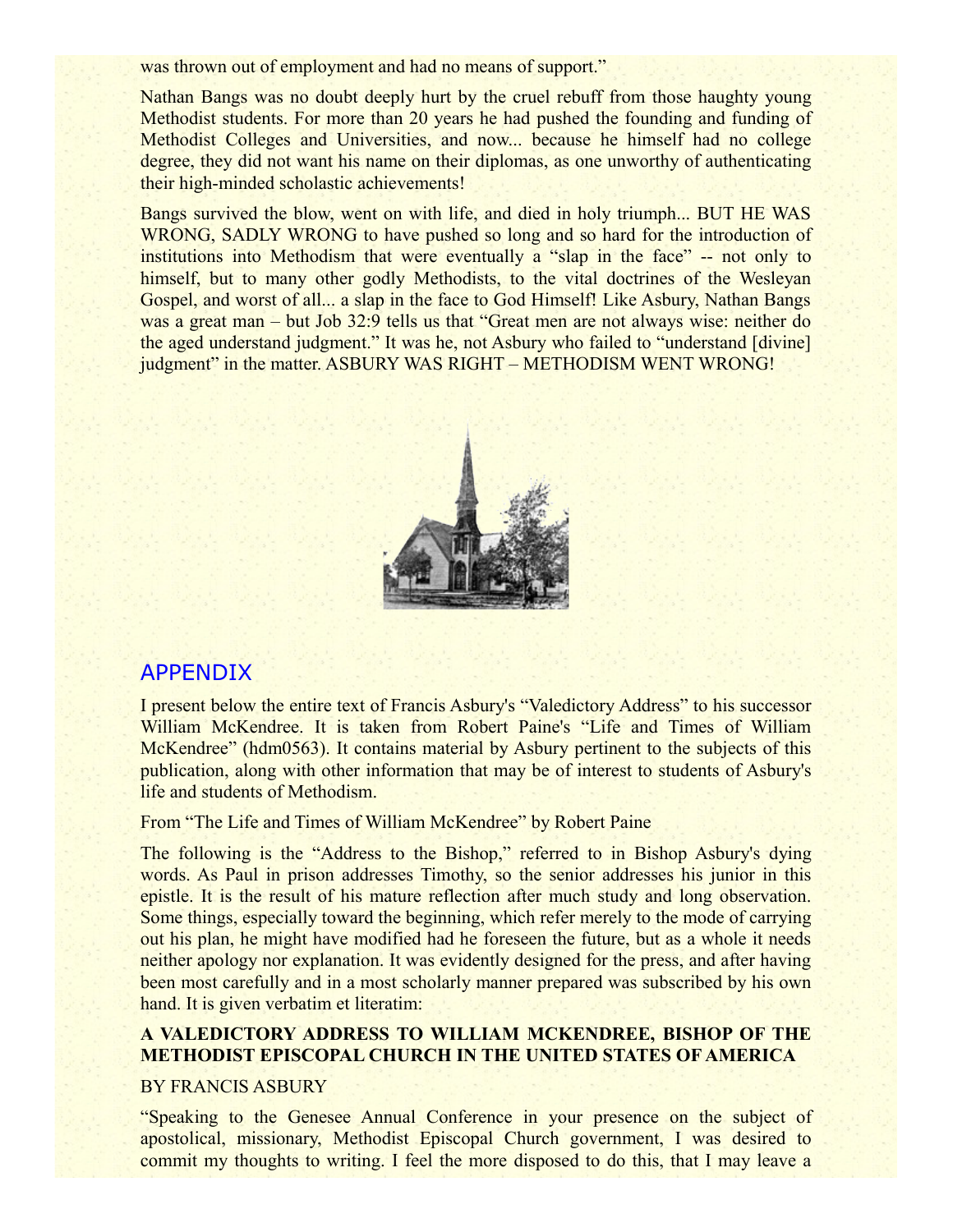written testimony which may be seen, read, and known when your friend and father is taken from the evil to come.

Sir: My advice is that there be only three effective bishops, as from the beginning, traveling through the whole continent, each one to preside alternately in all the Annual Conferences, one to preside during the sitting of the same Conference, the other two to have charge of and plan the stations and perform ordinations, assisted by the elders in both branches. The plan of stations should be submitted to the President of the Conferences, in triune order, to give a final decision before it is read out. I wish to warn you against the growing evil of locality in bishops, elders, preachers, or Conferences. Locality is essential to cities and towns, but traveling is as essential to the country. Were I to name cities, such as Jerusalem, Antioch, and Rome, with all the great cities, both ancient and modern, what havoc have these made in the Churches! Alas for us! Out of seven hundred traveling preachers, we have about one hundred located in towns and cities and small rich circuits. Guard particularly against two orders of preachers: the one for the country, the other for the cities; the latter generally settle themselves to purchase ministers, and too often men of gifts and learning intend to set themselves to sale.

I am bold to say that the apostolic order of things was lost in the first century, when Church governments were adulterated and had much corruption attached to them. At the Reformation, the reformers only beat off a part of the rubbish, which put a stop to the rapid increase of absurdities at that time; but how they have increased since! Recollect the state of the different Churches, as it respects government and discipline, in the seventeenth century when the Lord raised up that great and good man, John Wesley, who formed an evangelical society in England. In 1784, an apostolical form of Church government was formed in the United States of America at the first General Conference of the Methodist Episcopal Church held at Baltimore, in the State of Maryland.

You know, my brother, that the present ministerial cant is that we cannot now, as in former apostolical days, have such doctrines, such discipline, such convictions, such conversions, such witnesses of sanctification, and such holy men. But I say that we can; I say we must; yea, I say we have. And can men claim the rights and privileges of apostles if they are impostors and not true ministers of the holy sanctuary? Instead of "going" to preach, they "stay" to preach. Hence it is that schools, colleges, and universities undertake to make men ministers that the Lord Jesus Christ never commanded to be made. The present Episcopal Churches are greatly independent of each other. All the numerous orders of Presbyterians, Independents, and Baptists are also local. If we wish to see pure and unadulterated Church history, let us go to the Acts of the Apostles and mark the characters of those ministers in the time of persecution – such as Paul, Timothy, Titus, Tychicus, Archippus, Trophimus, Artemas, Luke, Epaphroditus, etc. -- men who did honor to themselves as ministers of Christ. But there are too many the opposite of these, whom we can view in no other light, at present, than *as men going into the ministry by their learning, sent by their parents or moved by pride, the love of ease, money, or honor. Are not such moved by Satan more than by the Holy Ghost to assume the sacred office of the holy ministry?* Mark well what a situation the apostles were in. If unfaithful in the discharge of their duty, God would condemn and punish them the most severely. On the other hand, the people were ready to starve, stone, or beat them to death. Modern priests will please the people, that they may not be starved or beaten; but will not God condemn such teachers to everlasting destruction? We lay no claim to the Latin, Greek, English, Lutheran, Swedish, or Protestant Episcopal Church order. It will be seen that we are so unlike them that we could not stand as related to them. Would their bishops ride five or six thousand miles in nine months for eighty dollars a year, with their traveling expense less or more, preach daily when opportunity serves, meet a number of camp meetings in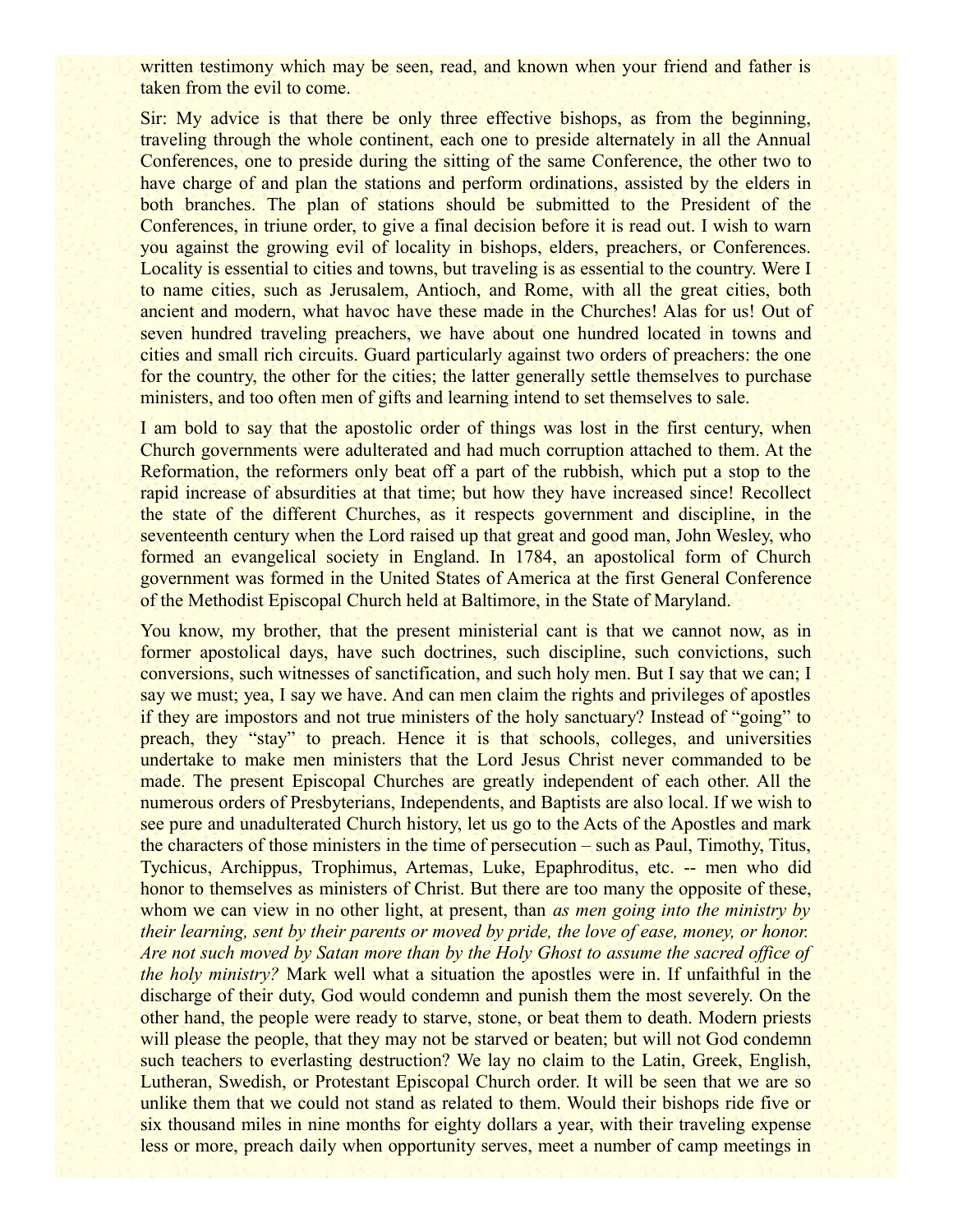the year, make arrangements for stationing seven hundred preachers, ordain a hundred more annually, ride through all kinds of weather, and along roads in the worst state, at our time of life – the one sixty-nine, the other in his fifty-sixth year?

When the Methodist preachers came first to this country, one-half of the continent was overspread with different names and orders of Presbyterians, Independents, Baptists, English, French, German, Holland, Scotch, and Irish, with many Quakers. In the Southern part were Episcopalians. They had but few Churches and no bishops. At this time the Methodists were, among others, not organized and had not the ordinances among us. As some in pleasantry said: "We were a Church, and no Church:" In some places we communed with the Episcopalians. In 1779, some of our brethren in Virginia attempted to organize themselves into a Church; but in 1780, the writer of this address visited them, when they agreed to suspend their administration, and with united voice call upon Mr. Wesley to make some provision for them. Accordingly, in 1784, our faithful father, Mr. Wesley, ordained Thomas Coke, bishop, or general superintendent, and Francis Asbury was elected by the General Conference held in Baltimore, Md., December, 1784, general superintendent; was first ordained deacon and elder; on December 27, bishop, or general superintendent; Richard Whatcoat in May, 1800; and William McKendree in May, 1808. Dr. Coke was ordained deacon and elder by two scriptural English bishops, and so was John Wesley. Do any ancient or modern Churches stand any better ground than we do with respect to ordination, with John Wesley's apostolic right? Probably Paul was ordained with Barnabas. (Acts 13:1-3.)

Should any ask why we did not seek ordination from other Churches, we answer them by asking if we should go to local men to be ordained traveling bishops. Should we go to Presbyterians to be ordained Episcopal Methodists? Or to Episcopalians, who at that time had no bishop or power of ordination in the United States till application was made to the British Parliament, and that legislative body passed a law for the express purpose authorizing their bishops to consecrate and ordain bishops for the thirteen States of America, in 1785? Here let it be observed, that the Methodist was the first Church organized after the establishment of peace in 1783, and that the Protestant Episcopalians were not organized as a Church until after there was a law passed by the British Parliament. Or could we subscribe to Calvinian articles? Surely, no. Or could we submit to locality? By no means. Let local men ordain local men, baptize or rebaptize local men; we must shape our course otherwise and prepare to meet the different Annual Conferences from Maine to Georgia and the Mississippi, and to retain all the ancient essential branches of Methodism in all its parts and try sacredly to maintain our traveling plan and support a true missionary, apostolic Church. And suppose this excellent constitution and order of things should be broken, what shall the present or future bishops do? Let them do as your noble countryman did – resign and retire to private life.

It is a serious thing for a bishop to be stripped of any constitutional rights chartered to him at his ordination, without which he could not and would not have entered into that sacred office, he being conscious at the same time he had never violated those sacred rights. Comparing human Church history with the Acts of the Apostles, it will manifestly appear that the apostolic order of things ended in about fifty years. With the preachers and people of that day, the golden order was lost. But we must restore and retain primitive order; we must, we will, have the same doctrine, the same spirituality, the same power in ordinances, in ordination, and in spirit.

Joseph Pilmoor had been but a short time on his mission to this country before he saw that it would not be proper for the Methodists to continue an Episcopal society. He was for forming an independent Church of England. Mr. Wesley was called for near twelve or thirteen years, repeatedly, to do something for his people in America. Dr. Whitehead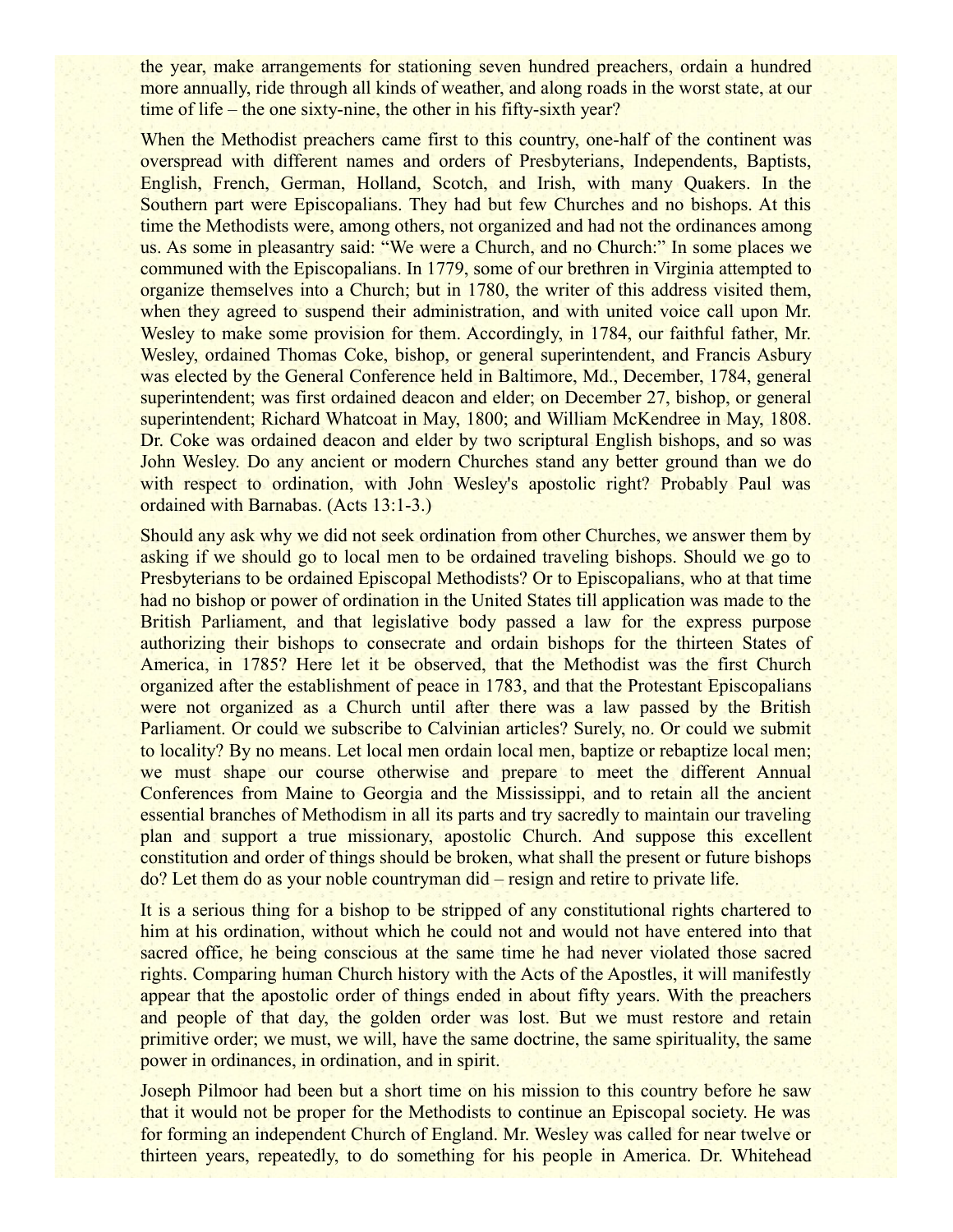reproached Mr. Wesley, in writing his "Life," for ordaining preachers in America, unless he had the voice of preachers and people in America; yet, if my memory serves me right, the Doctor grants Mr. Wesley's right so to do if he had had their voice; and this he most assuredly had, and it had been communicated to him by word and letter; or why did every heart leap with joy and the members of society and the congregations in America embrace our Church form and order and by thousands giving up themselves to the ordinances and presenting their children for baptism for nearly thirty years last past?

You have often heard me say that Church governments changed with the Church into strange, incredible forms – as monarchy, aristocracy, democracy, and legal establishments – when scholars, lawyers, doctors, and peers became bishops and bishops became kings, temporal princes, and peers, and presbyters became assemblymen and senators; in this country they become chaplains to Congress; yes, members of Congress! It will come to this conclusion, that ours is the apostolic plan. But say you, Are all apostles? Are all that we have ordained holy men? They might have been. Were Judas, Simon Magus, and Demas faithful unto death? Ministers may fall from grace and office; and no wonder if we, on ordaining four thousand local and nearly two thousand traveling, preachers, should find some to turn out apostates.

Thus I have traced regular order and succession in John Wesley, Thomas Coke, Francis Asbury, Richard Whatcoat, and William McKendree. Let any other Church trace its succession as direct and as pure, if they can. Does any one doubt the experience, piety, or labors of these men, so long tried, known, and read of all men, both friends and enemies, for so many years?

William P. Otterbein, of Baltimore, a regular Presbyterian – the German apostle to America – whose piety, labors, and learning were great, this man of God assisted T. Coke, R. Whatcoat, and T. Vasey in the ordination of Francis Asbury. You will say if our Church were as pure as the primitive Church, will it not, may it not, like other modern, decline? I answer, We live in a purer age and in a free country. If discipline be maintained, men that carry sand instead of salt for the sheep will be constrained soon to leave us, to join some more honorable, but perhaps fallen, Church where they can have more ease and greater emoluments. We have lived to see the end of such persons who left us and set up for themselves – witness Hammet and O'Kelly.

Thomas Hawe is, a moderate Episcopalian, fifty years a beneficed minister, is one of the most impartial historians on the subject of episcopacy. I shall chose this address with several quotations from his work, wherein you will see that he, without knowledge or design, has given the order of Episcopal Methodism the plume of honor above all others:

"From the morning spread upon the mountains to the meridian splendor of the Sun of righteousness, I wish to trace the progress of his gospel amidst the storms of persecution, till his glory shall be finally revealed, and all flesh shall see it together, for the mouth of the Lord hath spoken it. Contemptuous infidelity, proud philosophy, bigoted superstition, atheistical immorality, heretical and schismatical depravity, may unite their powers against the child Jesus and his everlasting gospel, but the gates of hell shall never prevail. His persecuted Church shall rise. I have continued to prefer an episcopal mode of Church government, unless I can find a better. I am satisfied that the Methodist mode of episcopal government is more apostolic than the Church of England ever was, will, or can be, without a radical reformation from its essential form of locality, written sermons and prayers, State laws, and human policy." (Vol. I, p. 12, of his Introduction.)

"When I speak of episcopacy as most correspondent in my poor idea to the apostolic practice and general usage of the Church in the first and generally esteemed purer ages, let no man imagine I plead for that episcopacy which, *rising very early on the stilts of*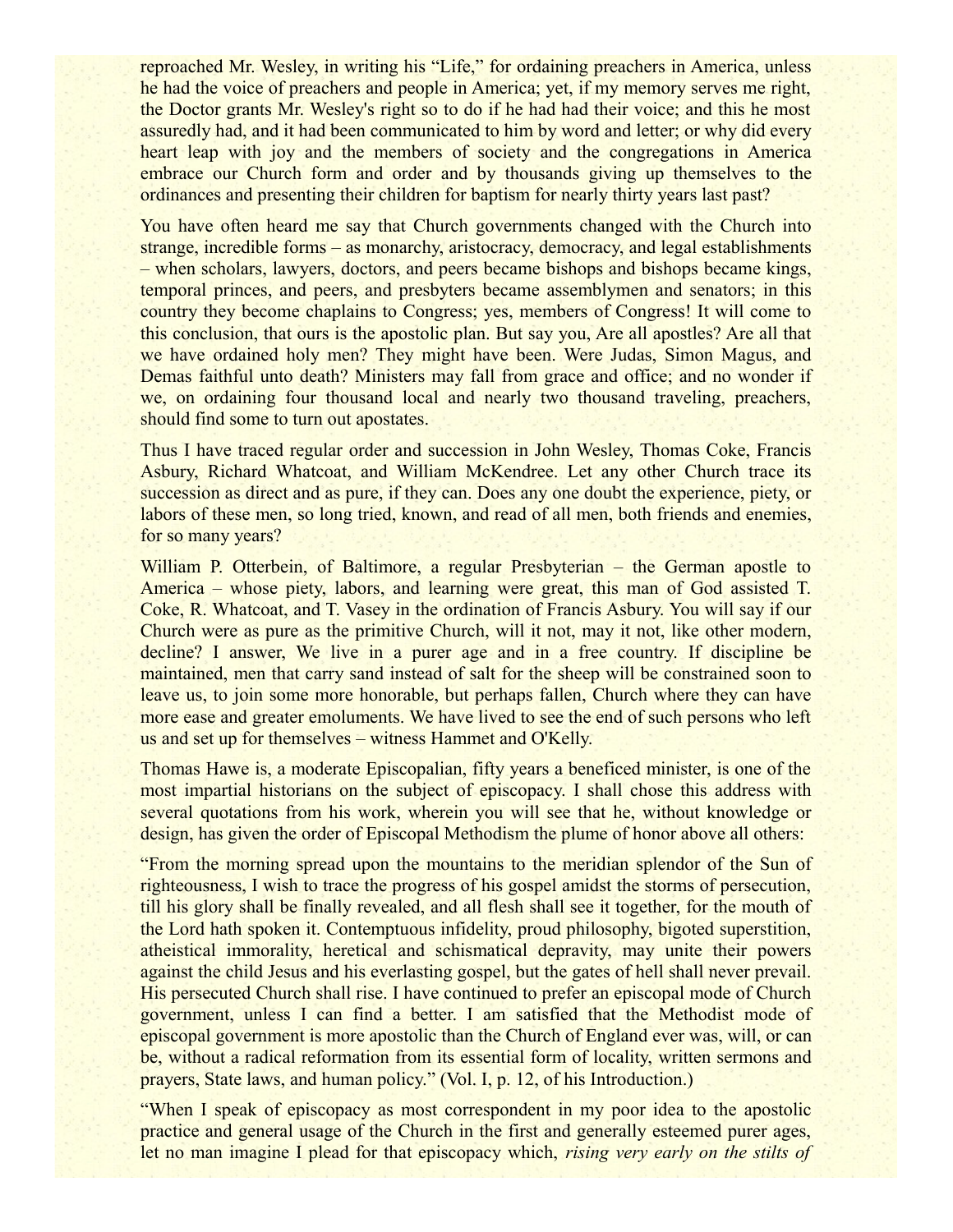*practical pride and worldly-mindedness, has since overspread the earth with its baneful shadow; or suppose those to be true successors of the apostles who, grasping at power and preeminence over Churches which their labors never planted nor watered, claiming dominion over districts, provinces, and kingdoms beyond all power of individual superintendency."* (P. 14.)

Here, Bishop, mark: "Planted or watered." We have planted and watered; although our continent is three thousand miles in length, we have measured it year after year, embracing fifty-one or two districts, about six hundred circuits, and nine Annual Conferences, all which, with very few exceptions, we have visited. Then, according to our author, we are apostolic bishops; for we have both planted and watered, and do water still. As to temporal power, what have we to do with that in this country? We are not senators, congressmen, or chaplains; neither do we hold any civil offices. We neither have, nor wish to have, anything to do with the government of the States, nor, as I conceive, do the States fear us. Our kingdom is not of this world. For near half a century we have never grasped at power.

"All united in one Church fellowship [so the Methodists] under the superintendency of apostolic men at first and on their decease, the most distinguished for zeal, wisdom, sufferings, influence, or respectability of any kind, was called by the suffrage of the elders and people to be their superintendent, president, (praeses; hegoumenos,) a leader; and thus the name of bishop (kat' exochen), on account of preeminence, became very early appropriate to one who was (primus inter pares;) and, as Archbishop Usher says, differed only in degree of advantagement and not in order. These were, I apprehend, always from the apostolic days raised to their station by the voice of the people and their fellows. They preside in the deliberations of their several Churches, with the presbyters, their assessors. They were deputed to all synods which treated of ecclesiastical matters; and whilst every congregation judged its own members, they received the accusations against elders who were charged with offenses and censured or removed them. They examined the chosen candidates for the ministry, and, with the presbyter, ordained them by imposition of hands. This dangerous eminence marked them as peculiar victims in days of persecution. Far, therefore, from being an enviable or desirable situation, no man dare to aspire after or occupy it but such as counted their lives not dear unto themselves, that they 'might finish their course with joy, and the ministry which they had received from the Lord to fulfill it,' whether as confessors or martyrs." (P. 16.)

"The sudden ability of illiterate men of so great a number in a moment, and with perfection, to speak in all languages, to express themselves with such propriety and force as not only to be clearly understood, but impressive on the consciences of the numerous foreigners then at Jerusalem from every nation under heaven, such a phenomenon could not but strike the hearers with astonishment and afford an evidence of divine agency too incontestable to admit of a rational doubt." (P. 28.)

Now, Bishop McKendree, I will make this remark, that to take this transaction of the Divine Spirit prophetically, it saith to every minister, "Go ye into all the world, and preach the gospel to every creature;" and that in all ages to come, unlettered men should be raised up to preach the gospel with the power of the Holy Ghost sent down from heaven. One may say, This man speaks well! -- ah, he is a college-taught man! Again it may be said, This man speaks well; he is a scholar! But you are mistaken. He has only a common education – a plowman, a tailor, a carpenter, or a shoemaker! Then he must be taught of God, if he is not taught of man. Then we may rationally conclude that learning is not an essential qualification to preach the gospel. It may be said no man but a fool will speak against learning. I have not spoken against learning. I have only said that it cannot be said to be an essential qualification to preach the gospel. It was once reported that two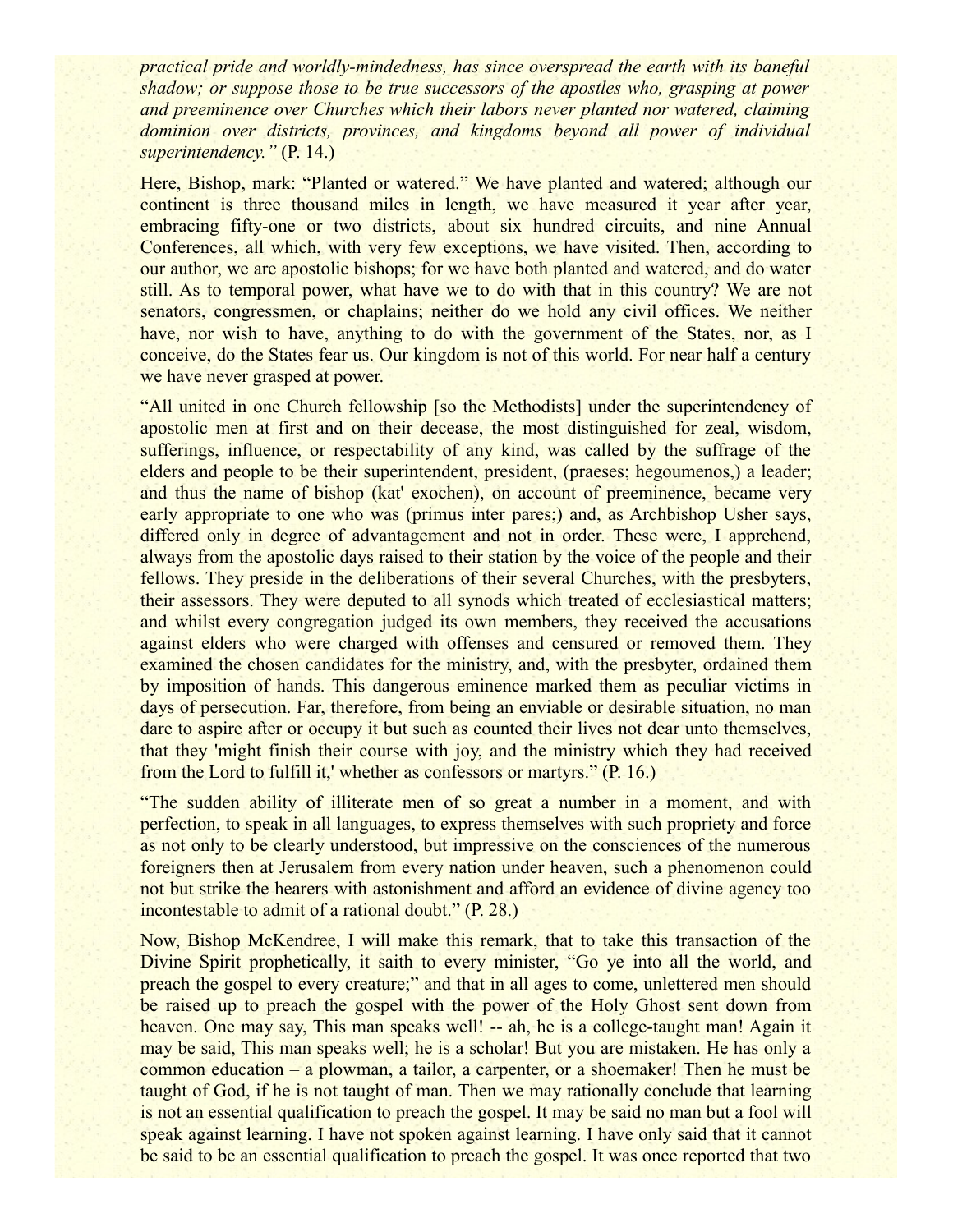impostors (Roman priests) came to England, entered themselves as porters or draymen, but said they had received the gift of tongues and were called to preach. But Dr. Doddridge, being in the city, was requested to examine them and found they were scholars; but when he examined them in Welsh, the cheat was found out. And too often the learned priests deceive the people by their learning, or professing so to be; because the first preachers were blest with the gift of tongues immediately from heaven; so that a man must spend four or seven years in learning languages before he is permitted to preach the gospel. And who is to decide the question? Their practice and that of our Lord does not strictly agree.

But to our author. "The Church at Jerusalem seems to have been under the presidency of the Apostle James. The great luminary was now rising to carry the light of the everlasting gospel into the heathen nations and to display a scene of labors and successes unequaled in the records of the Christian Church. The greater part of the Acts contain the account of his (Paul's) life and labors recorded by his faithful attendant and companion in the work, Luke the Evangelist. Paul stands allowedly in the first ranks of eminence, in nothing behind the very chief of the apostles, whilst the generality of the others were out of the lowest orders of society (agrammatoi kai tidiotai), unlettered or private and laymen (Acts 4:13), men of no literary acquirements. Paul seems to have been born in the superior rank of life." (Pp. 30, 31, 33)

Thus not many wise or rich men of the earth, in the past as well as the present age, have obeyed the call of the gospel.

"He (Paul) flew as with the wings of a seraph over the habitable globe; and the vastness of his success corresponded with the rapidity of his movements and the indefatigable labors of his ministry. From Damascus to Arabia, Judea, Syria, Asia Minor, Greece, and round about Illyricum, he had fully preached the gospel of Christ. Returning with the same unwearied diligence to visit all the Churches his ministry had planted, he received a divine intimation that he must shortly visit Italy also. And he extended his views into Spain. An eye (geographical) cast over this immense tract of country will fill us with astonishment, how one man's labor could fill so extensive a sphere, and demonstrates how much may be done when the Spirit of Jesus animates and the benedictions of the Holy Ghost accompany the Word with power and much assurance. There is one particular I may not forget and which we Gentiles are bound to acknowledge with peculiar thankfulness, that he is our apostle. A ministry of more than thirty years was terminated, it is probable, by martyrdom." (Pp. 36, 37)

"I regard Paul as the first of human beings, to whom more are indebted for salvation, under the great Head of the Church, than to any other creature. If his labors and preaching, as recorded, be taken into the account, if we consider his Epistles to the several Churches – the inestimably blessed effects of which must be felt and acknowledged in all Churches to the end of time." (P. 38.)

"It seems to have been a matter decided by the Church respecting the two itinerant apostles that Paul should go to the Gentiles and Peter to the circumcision. I suppose there was great wisdom herein displayed." (P. 40.)

"A multitude of worthies have their names recorded in the Acts of the Apostles whose itinerant labors, with those of Paul, had the most powerful tendency to spread the Christian faith." (P. 47.)

"A Church without evidence of the influence and experience of the operation of the Holy Ghost hath but a name to live and is dead, and whatever may be its forms, or however sound its confession of faith, it hath no more title to be reckoned a Christian Church than a statue or corpse to be esteemed a living man. The form in which the Church appeared in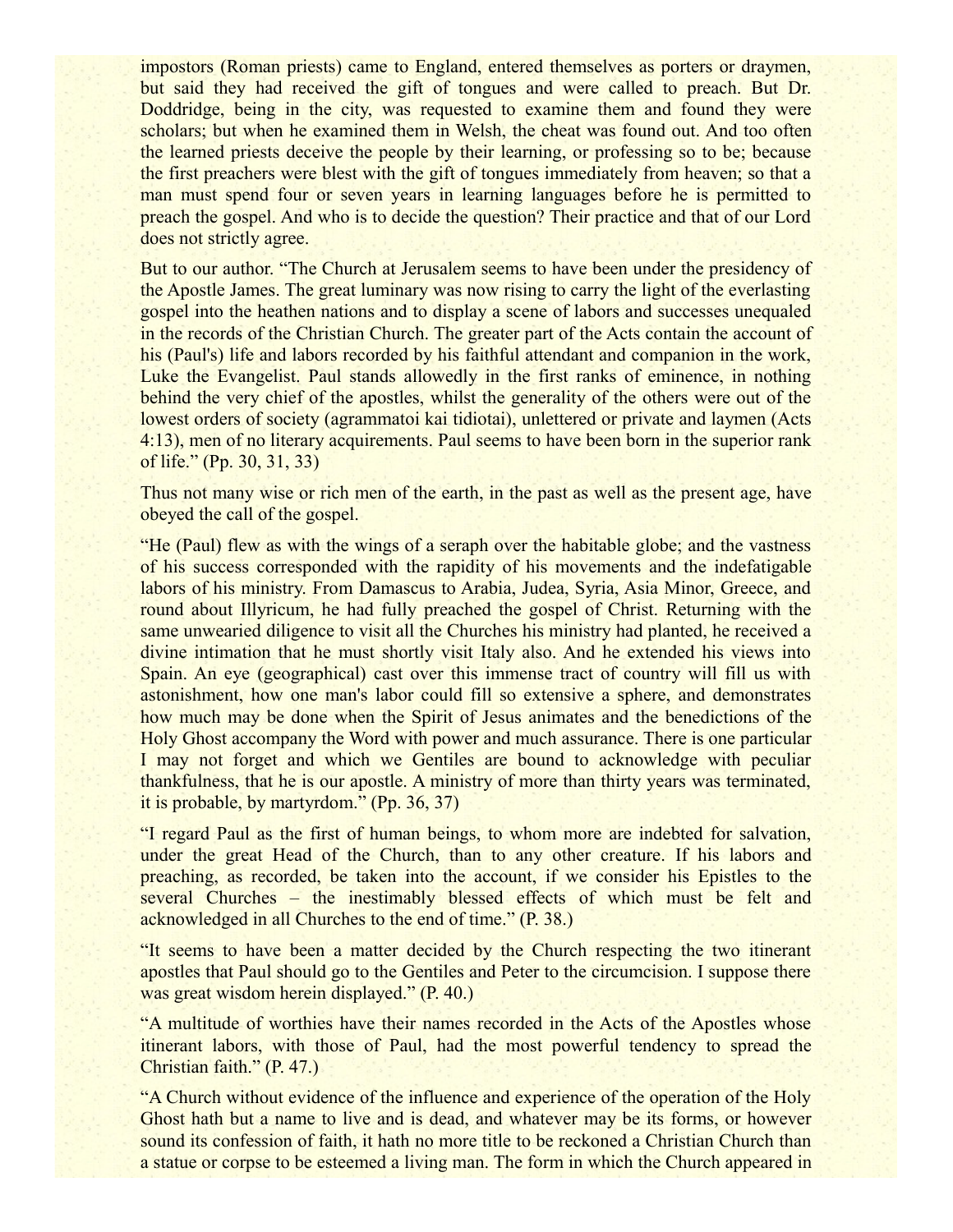the best, the primitive age, under the immediate inspection of the apostles and disciples of the Lord, deserves our consideration. And here, drawing around me the sacred circle, I wish to confine myself to the words of the Holy Ghost without any regard to the traditions of men. And I shall begin at Jerusalem. This was the fruitful womb from whence issued the noble army of martyrs, confessors, and evangelists, who, holding up the word of light, diffused the blessings of the glory of God the Saviour to the ends of the earth. These were the fruits of our Lord's ministry during his labors in Judea and the adjacent countries. They consisted of twelve men, first chosen, called apostles, or persons sent. To these were added seventy others, who were sent out to preach and teach. They were all endowed with miraculous powers; and on their return from their itinerancy through the nation, reported with triumph the wonders they had wrought. About five hundred brethren were summoned to behold our Lord's ascension into heaven." (P. 52) **xxxxx** 

"Three thousand believed on the first day (Pentecost), and myriads followed them. The immensity of this number affords us two views of their Church order: First, as necessarily distributed into various congregations, no one place being capable of containing such myriads or any one bishop or elder sufficient to administer the ordinances among them. We accordingly find them breaking bread from house to house  $(Acts 2:46)$ , preaching and teaching in every house (Acts 5:42), which seems to describe the Church at Jerusalem. Second, these several house Churches formed one united Church body under the presidency of James, and not Peter. (Acts 15:13.) He was at the head of the first council. To him Paul addressed himself (Acts 21:18) when all the elders or presbyters being assembled by him he reported to them the happy success of his ministry among the Gentiles. The necessity of a president where so great a number of elders resided and so many congregations were formed seems as natural for the preservation of order as it appears actually the case in this mother of all the Churches." (Pp. 54, 55)

"The care of the poor widows led to the institution of the order of deacons. This originated in a complaint of real or supposed partiality in the distribution of the alms of the faithful to the native Jewish widows, in preference to the Hellenists. (Acts 6:1) The apostles themselves being too much engaged to attend to these temporal concerns, recommended it to the Church to elect seven persons for the discharge of this office. These were accordingly chosen by general suffrage, not for each separate congregation, but for the whole body, and were set apart by the apostles after solemn prayer and imposition of hands, to this service. Though the care of the widows was immediately intrusted to them, it prevented them not from being employed in other labors of love. Philip was an evangelist and Stephen a like zealous advocate of Christ and his cause. In consequence of his boldness in the synagogue of the Libertines, the blood of this first martyr was shed by the fury of his enemies, and a great and general persecution following, all the principal disciples were dispersed except the apostles who remained at Jerusalem. (Acts 8:1) These, flying in different directions, everywhere preached the gospel and with great success through Judea, Galilee, and Samaria, and some as far as Antioch, Damascus, Phenice, and Cypress. They were village preachers, highway preachers, and were not ashamed of the gospel of Christ. Paul (Acts 24:28), in revisiting the Churches which had been planted principally by himself, edifies, comforts, and establishes them by ordaining elders in every Church with prayers and fasting." (P. 56)

"Returning through Pisidia and Attalia, they arrived happily at Antioch, communicating the glad tidings of their success and of the Gentile Churches which they had planted. I can only observe here that I find in all these widely dispersed and numerous congregations no mention made of any appointment but that of presbyters, all cemented in one bond of union under the supervisal of the great itinerant evangelists." (P. 62)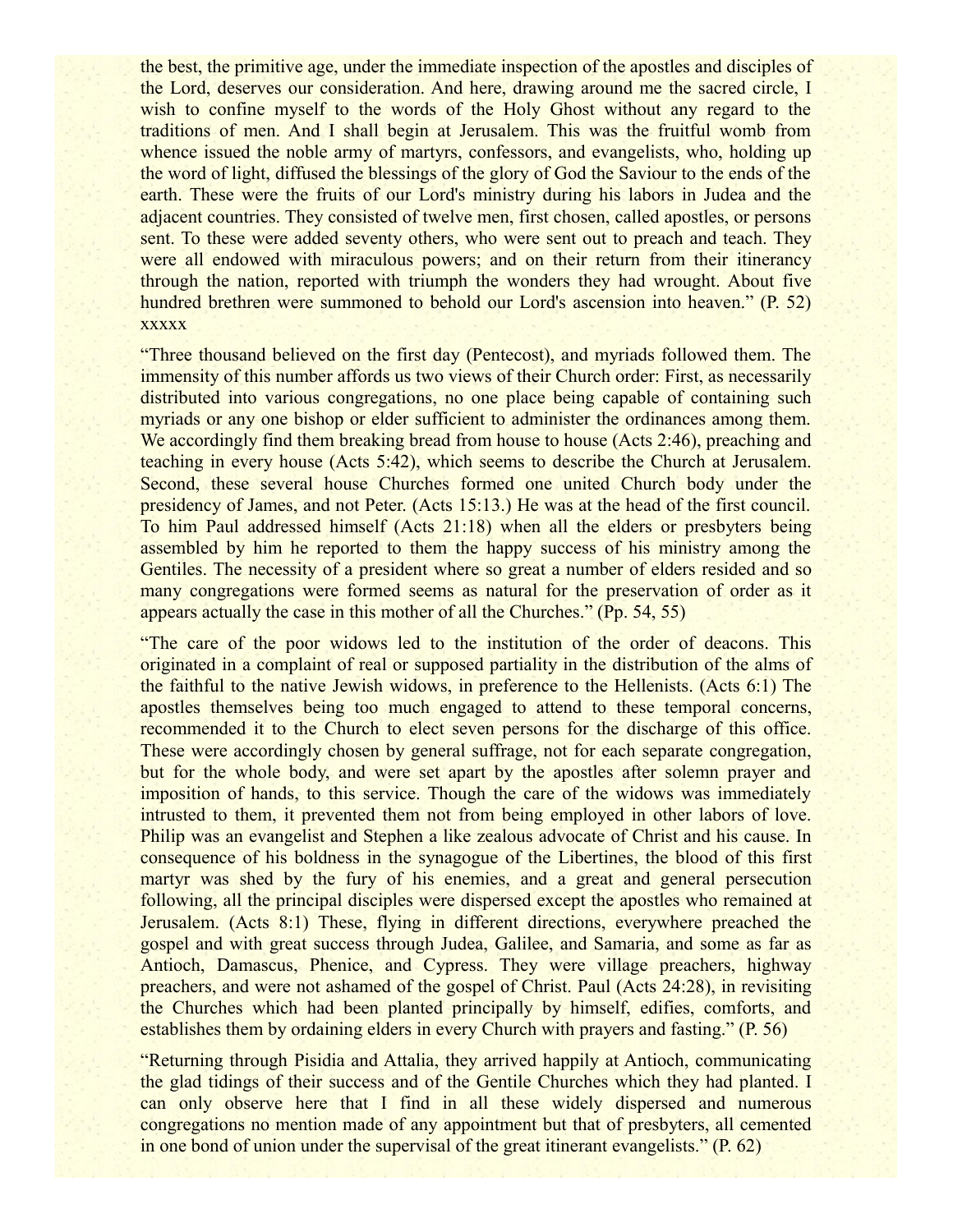And so it should have continued, and would have continued, if there had been a succession of a faithful seed of holy men to follow apostolic order, but as early as the second century they must have their local bishops or local apostles.

"Though James was not superior to Peter or the other apostles at Jerusalem [he may mean he was not superior as to age, gifts, or standing, but certainly he was superior, inasmuch as he had never so publicly denied his Lord], he had been evidently appointed to fill the place of president, or primus inter pares. Yet neither he nor any of his apostolic associates assumed to themselves authority to decide but by the suffrage of the whole body of the Church under immediate divine direction." (P. 63)

Our Annual, or more particularly our General, Conference resembles this grand council at Jerusalem, where James presided and all the other apostles, elders, and brethren solemnly discussed the cause or causes before them, and James pronounced sentence according to the unanimous suffrage of the assembly, and the definitive decree was in favor of Gentile liberty.

Paul and Barnabas separated for a while (Acts 15:39); but probably God overruled this for good, and perhaps the Churches were more profited by their distinct labors than if they had traveled in company.

Dr. Haweis continues: "It is evident that Timothy was still but a youth (Ch. 4:14), and whatever office he sustained or with whatever gifts he was endued he received them by the laying on of Paul's hands and of the presbytery. (1 Tim. 4:14.) Did presbyters then ordain bishops, or were the terms synonymous?" Query, Had there not been two distinct acts in his ordination? Compare 1 Timothy 4:14, and 2 Timothy 1:6: "The laying on the hands of the presbytery, stir up the gift of God, which is in thee, by the putting on of my hands." "That Timothy was left at Ephesus with superintending authority, where there were many bishops, is evident. (1 Tim. 1:3) He was enjoined to encourage and honor those who presided over the congregations well, and especially such as were more actively laborious in preaching and catechizing. (5:18) Respecting hands, he was to lay hands suddenly on no man; and, without partiality or personal respect, he was to admit none into the ministry but after proper examination and conviction of their call and qualifications. He was also cautiously to receive and weigh accusations against elders who should give offense and pronounce the sentence due to their unfaithfulness, acts strongly marking superior jurisdiction, and I hence infer that particular Churches neither ordained nor censured their own ministers, although they elected and recommended; and, if faulty, accused them by two or three witnesses before the great itinerant evangelists." (P. 76.)

Mark well the similarity of apostolic order and government and the Methodist Episcopal form of things!

In the Second Epistle to Timothy, Paul appears to have "returned again to the house of his prison at Rome, and ready to be offered up on the altar of martyrdom. He had detached his faithful itinerant helpers to a variety of services [although a prisoner, yet clothed with the authority of Christ, he appointed men of God their work), Cresens, to Galatia; Titus, to Dalmatia; while Timothy himself had been left in Asia, from whence he was shortly to proceed to Rome with Mark, who had once departed from the work, but had now returned to the labors and dangers of itinerancy. The principal subject of the Epistle is the dying charge of the great apostle to his beloved son respecting his own teaching and conduct and worthy the attentive consideration of every bishop or presbyter upon earth." (See p. 77)

Paul's two favored sons, Timothy and Titus, were his chief companions, and greatly employed in the regulation of the congregations which had been raised by his labors. The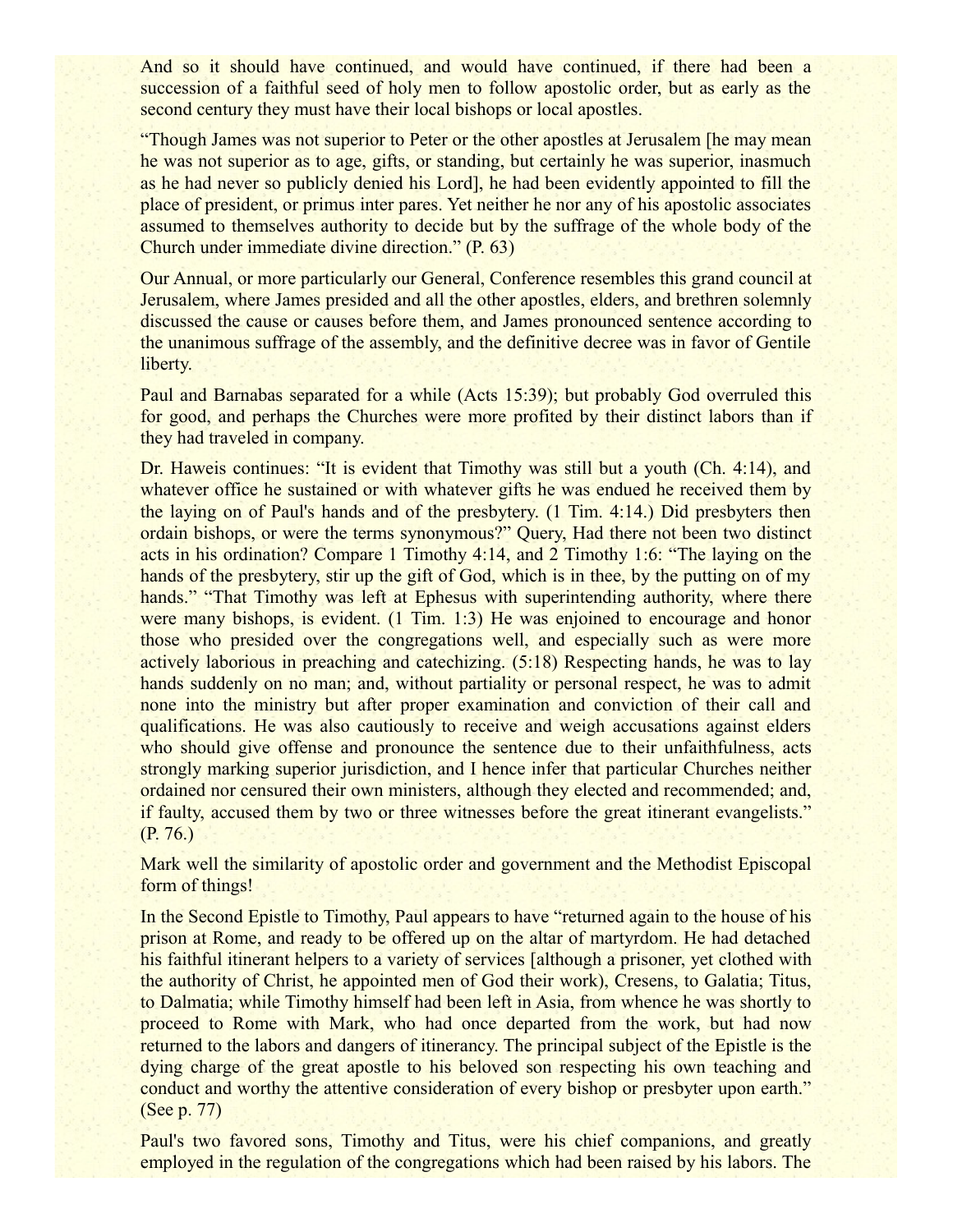postscript of his first Epistle calls Timothy the first bishop of the Church of the Ephesians; but there is no such title given him by Paul or any intimation of his being at Ephesus but as one of the great itinerant evangelists, the companion of Paul and deputed by him to assist in bringing the congregations into a regular order of worship and discipline.

"It nowhere appears that Titus was more the Bishop of Crete than of Dalmatia (2 Tim. 5:10) or of Nicopolis (Titus 3:2) or had any fixed residence or diocese, he being one of the great itinerant evangelists who went about preaching everywhere in season, out of season. And therefore as soon as he had settled the Cretan Church in the most edifying manner, he was ordered to come and winter with Paul at Nicopolis, and Artemas or Tychicus should be dispatched to fill his place in the Cretan congregations.

"A general superiority in all the Churches which they visited appears to have been exercised by these great evangelists, though none appears stationary in any one place. They ordained, censured, regulated, were the cementing bond of union to the different Churches [so should the Methodist bishops be], maintaining a unity of order and procedure through the whole. They all bore the name of apostles (2 Cor. 8:23), were everywhere received with reverence and obeyed with filial affection. ['If any inquire of Titus, he is my partner and fellow helper concerning you; or our brethren be inquired of, they are the messengers of the Churches and the glory of Christ.'] They assumed no domain over their faith, but were helpers of the joy of the faithful wherever they went. The gifts, abilities, and zeal which they displayed, with every divine temper which adorns the Christian ministry, could not but give them weight and procure them influence by whatever name they might be distinguished, and in every Christian Church, in the very nature of things, such men must possess superiority, whatever be its constitution. Even where the most absolute parity is established, to these their fellows naturally give place. They are the presidents in all associations; heard with respect, commanding obedience; capable of swaying the decisions of their brethren; consulted in all difficult cases, and placed foremost in the hour of danger. To them is entrusted the care of eleemosynary [sic] distributions for the benefit of the body to which they belong, and in private and public all concede to them the seal of honor." (P. 78)

If the elders that rule well are worthy of double honor, then the bishops that rule well must be worthy of triple honor, especially when they do so large a part of ruling, preaching, and presiding in Conferences.

"In the primitive Church [in speaking or writing, it was common to consolidate the first Churches into one, although they consisted of many societies, so we say the Methodist Episcopal Church], this superiority, was vested in the apostles and their companions, the great itinerant evangelists, Barnabas, Silas, Artemas, Tychicus, Trophimus, Titus, Timothy, and many others, chief men among the brethren." (P. 79)

Notwithstanding all these were great men in the Church of God, yet, as we have seen, none of them were writers. The Epistle to Titus bears some resemblance to that to Timothy. Men placed in similar situations were called to act under the same principles and to employ the same means. If we are willing, here we may see the propriety of our superintendency, presiding elders, as in the second part of the primitive Church, which order was lost in the first and not found again until the seventeenth century, partially in Europe but more perfectly in America in the organization and establishment of the Methodist Episcopal Church.

"I conclude, as soon as a little society was formed of Christians, a room was opened for their assembling and the most apt to teach appointed to minister to them in holy things. [Perhaps not unlike a class leader and local preacher in one.] He was a man of gravity,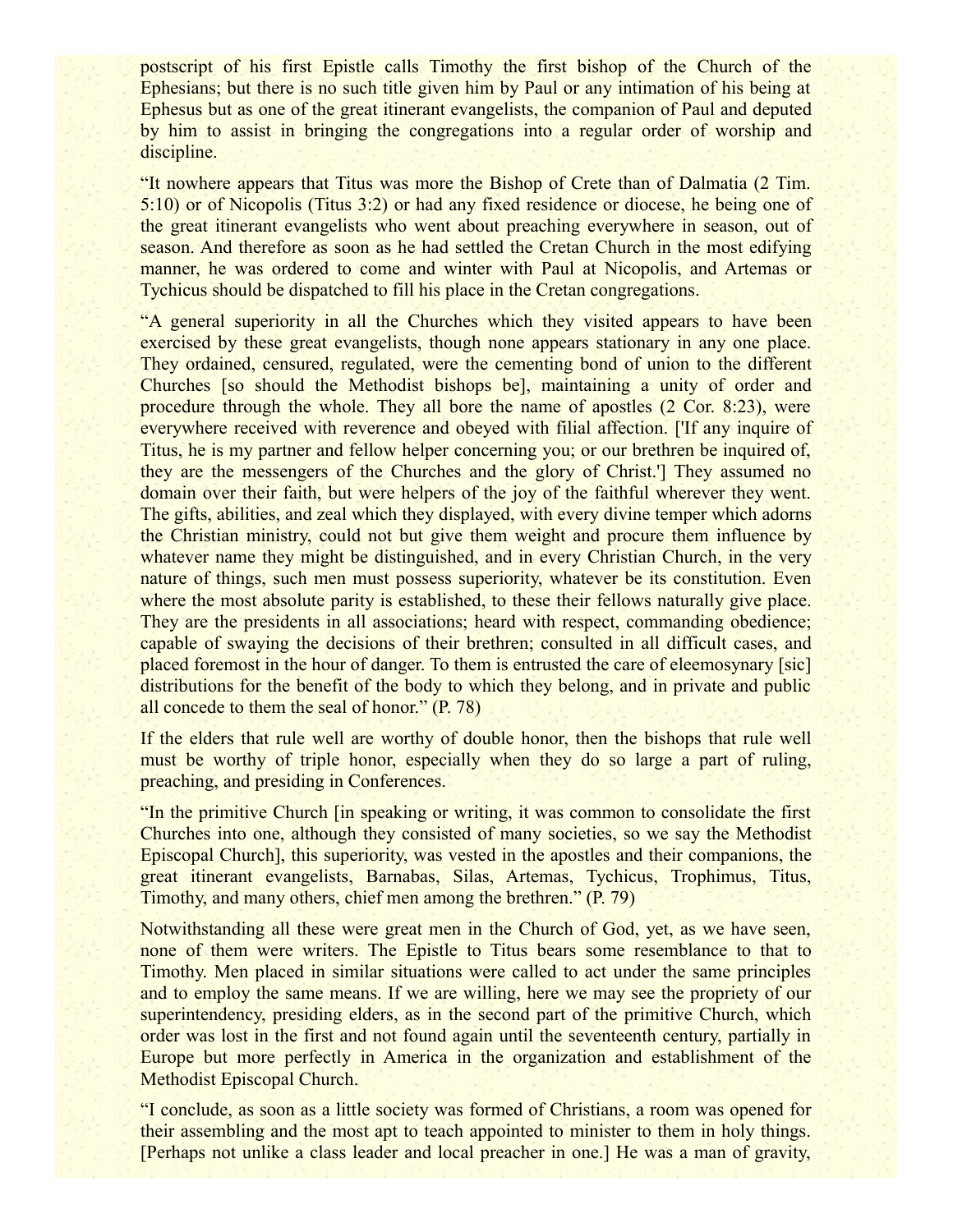generally of the more aged, approved by his fellows and willing to devote himself to their service. His appointment was signified by prayer and imposition of hands by the Apostle Paul or some of the itinerant evangelists and the presbytery, and without this I meet no ordination. Every Church [that is, every society] exercised discipline over its own members, to admit, admonish, or expel. Before these itinerating evangelists all accusations against offending Presbyters were brought. [These evangelists seem not to have been stationary, but to have gone about everywhere, chiefly under the direction of the Apostle Paul.]

"These evangelists were usually supported by the Churches [or societies] but often, like Paul, maintained themselves by their own labors. During the first ages, the ministry was not appropriated to gentlemen or scholars. No man was bred to it as a profession or went into it for a maintenance. They were pastors of a different stamp. The stationary presbyters, or bishops, during the lives of the apostle and his associate evangelists, were under their superintendency. But it will appear very early in the second century, when the first race of great itinerants departed [or were slain for the testimony of Jesus], that one among the ministers in every place began to have the name of bishop (hat' exochen) on account of preeminency, with presbyters, his coadjutors, acting with him as one body." (Pp. 86, 87)

This leads me to conclude that there were no local bishops until the second century; that the apostles, in service, were bishops, and that those who were ordained in the second century mistook their calling when they became local and should have followed those bright examples in the apostolic age. I am not under the difficulties that some are respecting the same men who were ordained elders being called sometimes bishops, I am not sure that what was written to Timothy and Titus, that they themselves must be blameless as bishops, or overseers, excluded them from being evangelists. As to those at Ephesus who were elders in office, they were in charge and duty overseers. In some sense among us every leader of a class, every local preacher, traveling preacher, and every officer in the Church may be called an overseer. Bishops, presbyters, and deacons, seem to have been the established form in all the Asiatic Churches in the second century.

"Hitherto not a man eminent for science or letters had appeared in the Church. All those whose works have come down to us bear a stamp of simplicity divested of human attainments. Yet by these the gospel had been supported in its purity, afforded a noble army of martyrs, and been spread to the ends of the earth, from the Pillars of Hercules to the Parthians, from the savage nations of the North to the Indies and Abyssinia." (P. 146)

"Considering the time and regarding the persons called to be saints, a learned ministry cannot be supposed in the primitive Church. The presbyters have been, in general, men simple and unlettered, though full of faith and the Holy Ghost, the qualifications which then determined the suffrage of the several flocks. And after all the fine things so elegantly written (by the heathen philosophers) about virtue and morals, their own conduct afforded a pregnant example of the impotence of the doctrines which they taught, whilst the Christian bishops not only lived what they professed to teach, but were every day ready to go to prison and to death for the name of the Lord Jesus." (P. 126) No man counting his life dear who stood for Jesus, "bold to seal the truth with blood."

"A learned and ingenuous age prides itself on its superiority in defense of revealed religion and apologizes for the Bible, but what hath (this mode) of arguing proved? The plain story of a plain unlettered man telling of the sufferings of Christ and the glory which hath followed with their consequences hath done more in the way of conversion to real and vital Christianity than all these great polemics put together. [The learned may smile in Saul's armor, but give me the sling and the stone, and the gigantic Goliath falls. I see the smile on the wise academician and the contemptuous infidel, but I am not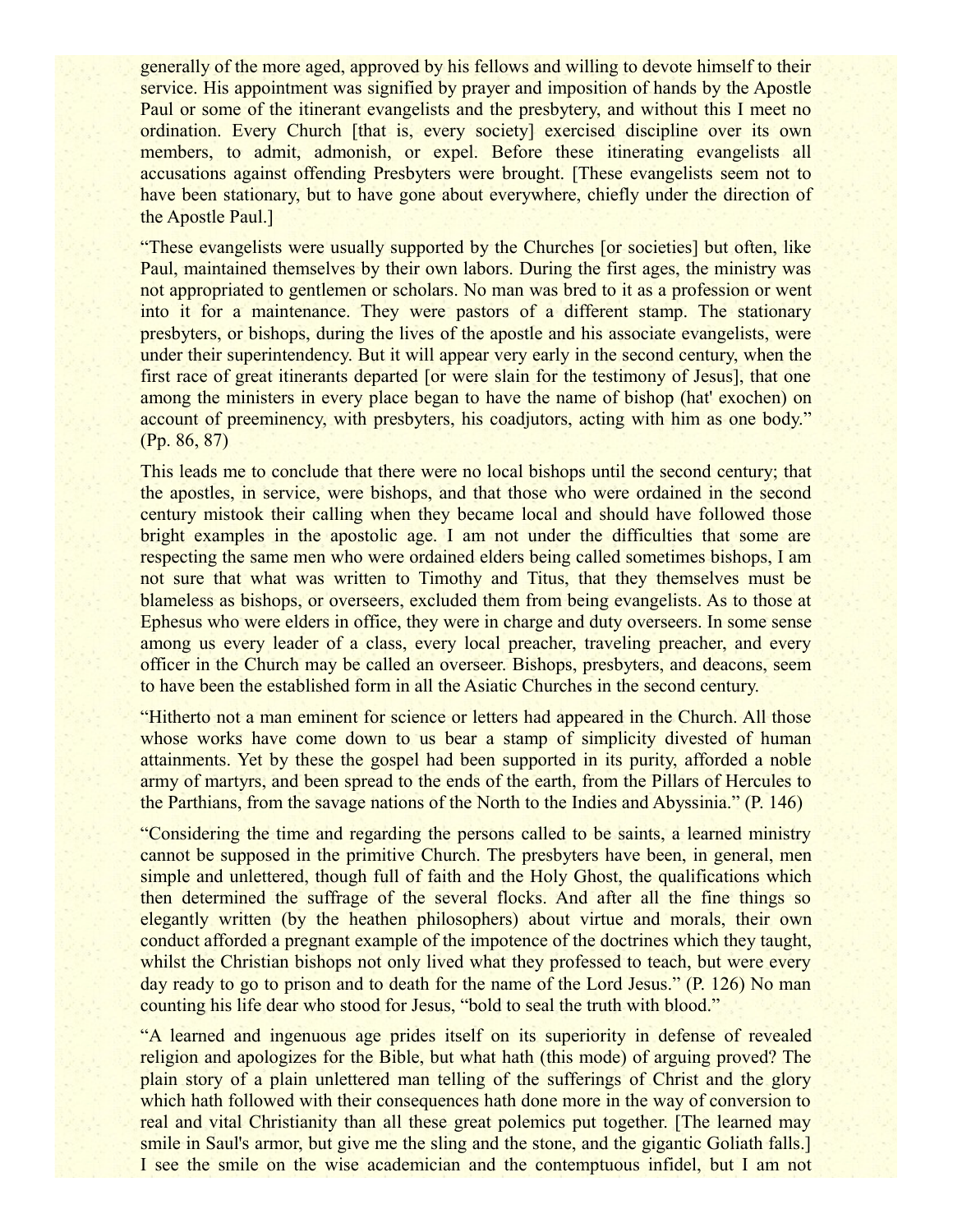ashamed of that gospel of Christ which is the power of God unto salvation to every one that believeth, nor of the sound though unlearned teacher who, having diligently read his Bible and then taught of God himself, is blessed with their conversation." (P. 148)

O my son, by diligence, discipline, and faithfulness, God hath made us a blessing to hundreds and thousands of those who have died within these last thirty years! Thus our work and reward have gone before us and more work and reward are given to us daily. Let the Annual Conferences, the quarterly meeting Conferences, let the presiding elders, deacons, and preachers, all feel their dignity, do their duty, and especially guard against every danger and innovation. Alas for us, if ever our excellent constitution and order of things be changed or corrupted! (It is said that a good old bishop prayed that he might be taken away if Anus were restored, but the heretic himself was taken away.) I believe that those who would divide the body of Christ will be "divided in Jacob and scattered in Israel." Thirty years' labor and experience have taught us something.

Be diligent to see and know how the different charitable contributions are disposed of. Sign no journals of an Annual Conference till everything is recorded, everything appears correctly and fairly. Should there be at any time failures in any department such as you cannot cure or restore, appeal to the General Conference. Be rigidly strict in all things. Examine well those who come as candidates for the ministry. It is ours to plead, protest, and oppose designing men from getting into the ministry. It is the peculiar excellence of our Church and the superintendents' glory and stronghold that the character of every minister among us must undergo a strict examination once a year. Put men into office in whom you can confide. If they betray your trust and confidence, let them do it but once. Of all wickedness, spiritual wickedness is the greatest; and of all deceptions, religious deception is the worst. Beware of men who have a constitutional cast to deception. Let every office, grade, and station among us know his place, keep his place, and do his duty; then you need not fear for the ark of God. The Lord Jesus will take care of and support his own cause.

If we have not men of great talents, we have men of good hearts. Endeavor to obtain and preserve a noble independence of soul, the willing servant of all, but the slave of none. Put full confidence in men who merit your confidence. Never be afraid to trust young men; they are able, and you will find enough willing to endure the toils and go through the greatest labors; *neither are they so likely to fail as old men are.*

"The simplicity of gospel truth ill accords with a farrago [hotch-potch, mixed fodder] of rites and ceremonies. Nothing could be more unadorned than the primitive worship. A plain man, chosen from among his fellows, in his common garb, stood up to speak, or sat down to read the Scriptures, to as many as chose to assemble in the house appointed. A back room, and that probably a mean one, or a garret, to be out of the way of observation, was their temple. Hymns sung to Christ, as their God, appeared to the heathens a prominent and striking feature of the Christian worship. The Holy Scriptures were read in portions; and the presbyter, or bishop, or two or three of the congregation who were endued with talents, spoke a word of exhortation to the people agreeably to the scripture which had been read. Prayer from the heart, without a prompter, followed, to which the people replied with a loud and audible amen. He that led the worship prayed from his heart, and out of its abundance. I have no doubt the Lord's Prayer always made a part of their public services. The Supper of the Lord closed the devotions of his day. I think it was as constant as the return of that day, and every member of the Churches as constantly participant. A friendly feast, or meal, called agape, from the love and union with which they kept it, served at one as an opportunity of ministering an act of charity to the poor, where all distinctions of rich and poor were laid aside and no man took before others his own supper, but all with humble equality acknowledged themselves members of the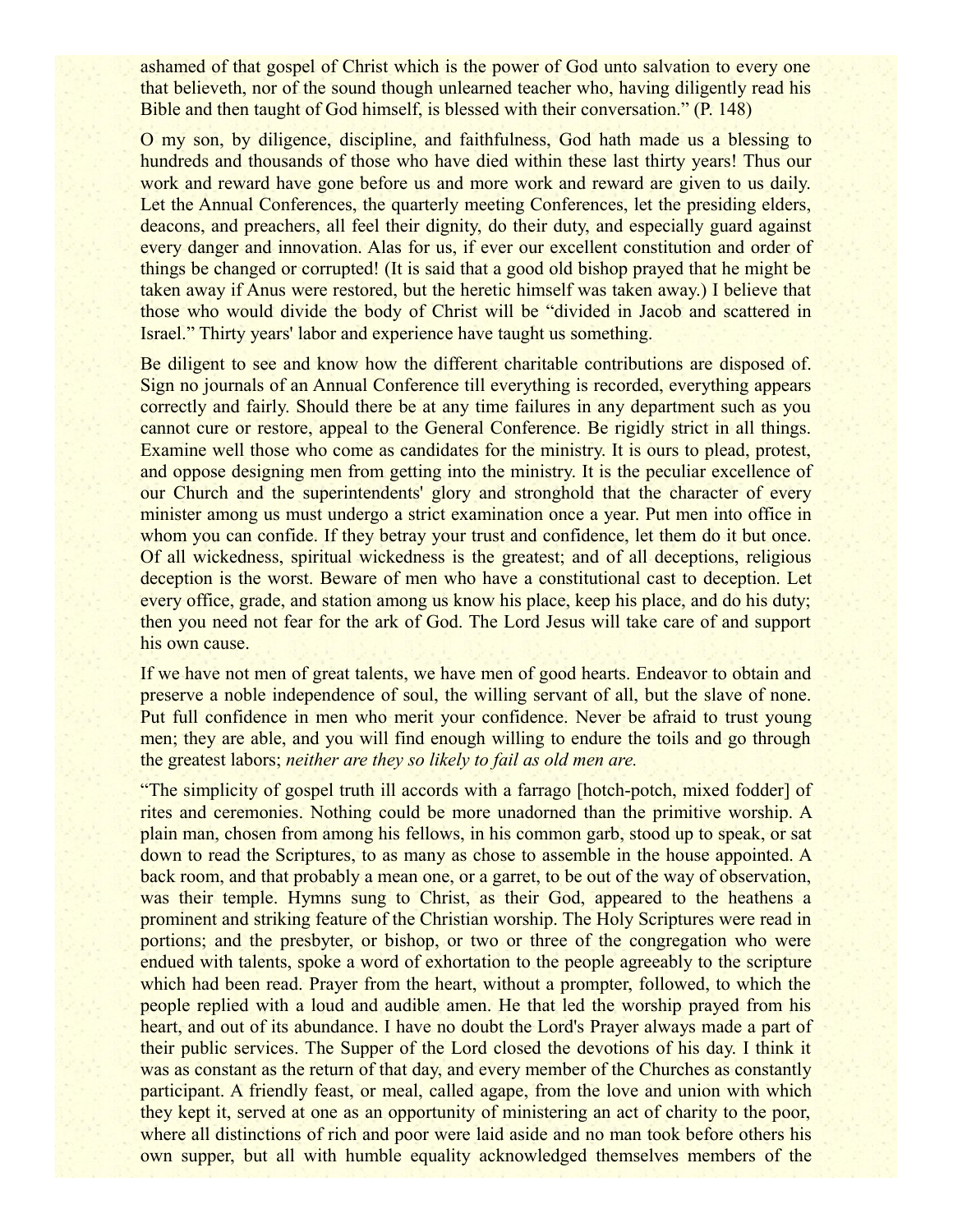living head, Christ, and of one another." (P. 150)

"Then, also, I apprehend every man produced, according to his ability, weekly what he had laid by for charitable purposes, which formed a fund of obligations under the control of the Church, through the ministration of the bishop, presbyter, and deacon, for all the various purposes of general good such as purchasing the elements for the Lord's Supper, the provisions for the table of the 'agapae', for the necessaries for the poor, the support of evangelists, the relief of the persecuted, and for the welfare of such Churches and persons whose indigence called for the help of their richer brethren. As yet I can perceive no part of this fund appropriated to pay the salaries of any minister of the sanctuary, unless he came under the title of an itinerant evangelist, and, being incapable of providing his own maintenance and wholly occupied in the gospel work, was justly entitled, as preaching the gospel, to live by the gospel. I very much doubt if the bishop or presbyter and deacons received anything for their labors of love. I am persuaded they thought their work their best wages.

"Amid the flames of persecution kindled without and the corruptions and errors broached within the Church continued to raise her scarred head, encircled with glory, and to enlarge her borders farther and wider. After the departure of the great itinerant evangelists to their rest in glory and on the increasing extent of the Christian Church in every place the desirableness of a stationary president seems to have introduced a change in the government of several evangelical cities and Churches. The very learned Chancellor King endeavors to prove that in the largest cities there was but one Church and one bishop. I have already given my reasons for differing from him and for supposing the necessity of many house congregations where the body of Christian professors was so great, and as they sought to avoid observation and to attract as little as possible the attention of the rulers, they would not, assuredly, in such immense multitudes, have assembled in one place. That about the beginning of the second century a bishop appears at the head of a presbytery, can hardly be doubted, and the name became appropriate to one which before, all the presbyters had equally borne. Being now no longer under the superintending care of the great apostolic evangelists, who went about everywhere to establish, to preserve the unity of the Church, and be the cementing bond of the whole body, the several presbyters and Churches seem to have chosen one of their own body to supply the precedence these had before exercised. Whether the largest cities, as King argues, formed only one congregation with many presbyters, or rather, as I think, consisted of many congregations with presbyters in each of them, the whole seems now to have formed one body under a superintendent (or episcopus, overseer) chosen by themselves. Every Church exercised discipline over its own members, in which the whole assemblage of the faithful gave their suffrage. Their reverence for their pastors was great; but clerical dominion had, as yet, found no place." (P. 126)

We have a few more thoughts to add. It is my confirmed opinion that the apostles acted both as bishops and traveling superintendents in planting and watering, ruling and ordering the whole connection; and that they did not ordain any local bishops, but that they ordained local deacons and elders. I feel satisfied we should do the same. I found my opinion on Acts 15:23: "And when they had ordained them elders in every Church, and had fasted and prayed with them, they commended them to the Lord." "For this cause left I thee in Crete, that thou should set in order things that are wanting, and ordain elders in every city, as I have appointed thee." (Titus 1:5) That is, do what Paul has left undone. Mark! It was in the second visit that Paul and Barnabas established order; and why was Timothy or Titus sent if elders could ordain elders? And why had the apostles to go or send, if it was not held as the divine right of the apostles to ordain? I shall not unChristian any Church or Churches that have the truth of the gospel and the power of God among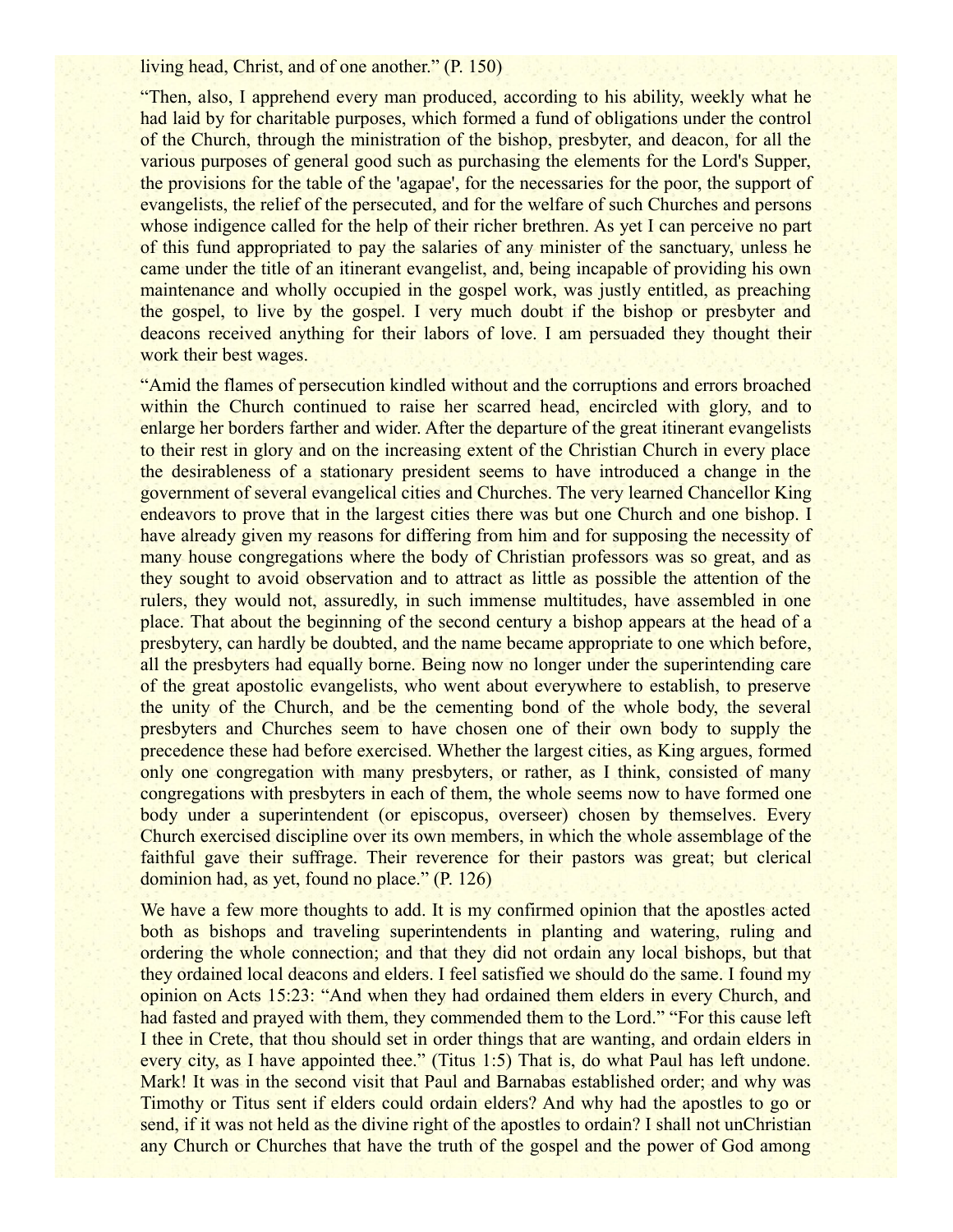them, as I have already said.

The Presbyterian Churches, at the first, should have established a moderate episcopacy and apostolic form from whence they came, one from the high steeples of the Church of Rome and the other from the high steeples of the Church of England. *An elective, easy government, and a traveling and local ministry, with a judicious discipline, would have been better than steeples, bells, schools, colleges, and universities to make men ministers whom the Lord never called.* The ninth century appears to have been the time of midnight darkness. The light of the Reformation began to dawn in the eleventh and twelfth centuries. The reformers were great men; but such was the state of affairs that no doubt there was yet much darkness mingled with the light; hence, it might be said: "All heads, and no heads." And I should be more afraid of a many-headed monster than of a singleheaded one.

You know that for four years past I have, with pleasure, resigned to you the presidency of the nine Annual Conferences. This has removed a great burden of care from me and given me much ease. You have my letters addressed to you on the subject. It may be objected by some that our form of Church government partakes too much of the government of the nation. It does not partake of its nature; but there are some similitudes of form, but not of nature. The one is civil, the other spiritual and entirely disunited. Our government being spiritual, one election to office is sufficient during life, unless in cases of debility, a voluntary resignation of the office, corruption in principle, or immorality in practice.

The great diversity of gifts, both among our traveling and local ministry, is happily diffused abroad by our mode of circulation, to the benefit of hundreds and thousands. Many of our local ministers are men of approved abilities, with grace and gifts worthy to fill any pulpit. Many of them travel hundreds of miles in the year, are gladly received, and readily employed to preach by their traveling brethren, and feel themselves at perfect ease and completely at home on the different circuits and at camp meetings where they visit, having no fear they will be considered as intruders.

Further, it may be asked, Is it proper to have no learned men among us? Answer: Men who are well read I call learned men; and we have men of learning among us, both traveling and local. Where are our young men who are bred to the law? And some are doctors; and many others who are very studious and making great progress in Latin and Greek; and many have competent knowledge of the English language. Particularly, see in the British connection such men as Drs. Coke and Clarke; a Benson, Creighton, and others. And in many instances men who profess the least know the most.

A venerable German divine once wrote in Latin to the English doctors; but he had to complain that they answered him in English. But you may say, Would we not derive great advantages from reading the Scripture in their original tongues and judging of the correctness of the translations? Undoubtedly; but these advantages are in the margins of the best editions of the Bible. As to our translation, it is, perhaps, one of the best and most correct upon earth. To attain to a proper knowledge of the etymology of all the words used, even in the Septuagint, I know not how many languages you must know besides the Latin, Greek, and Hebrew. If you suggest anything more, I will maturely consider it.

My dear Bishop, it is the traveling apostolic order and ministry that is found in our very constitution. No man among us can locate without order, or forfeit his official standing. No preacher is stationary more than two years; no presiding elder more than four years; and the constitution will remove them; and all are movable at the pleasure of the superintendent whenever he may find it necessary for the good of the cause. It is the privilege of every traveling minister with us to say: "I am not obliged to serve you another year; I will speak to the superintendent who will not impose on you a second